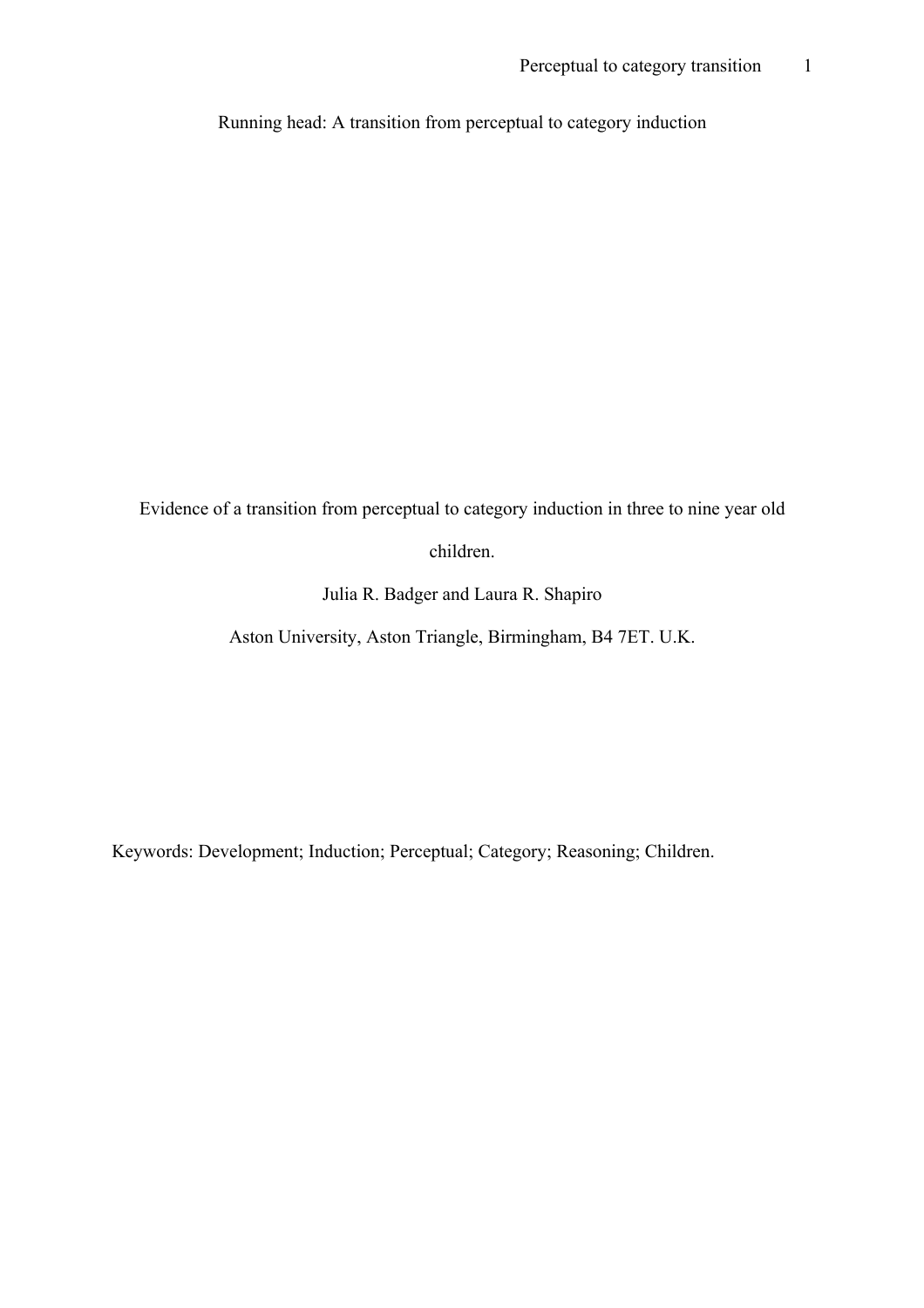#### Abstract

We examined whether inductive reasoning development is better characterized by accounts assuming an early category bias versus an early perceptual bias. We trained 264 children aged 3 to 9 years to categorize novel insects using a rule that directly pitted category membership against appearance, followed by an induction task with perceptual distractors at different levels of featural similarity; a further 52 children aged 4-7 were tested on a maturity-grouping induction task. Categorization performance was consistently high, however we found a gradual transition from a perceptual bias in our youngest children to a category bias around age 6-7. In addition, children of all ages were equally distracted by higher levels of featural similarity. The transition of strategy is unlikely to be due to an increased ability to inhibit perceptual distractors. Instead, we argue that the transition is driven by a fundamental change in children's understanding of category membership.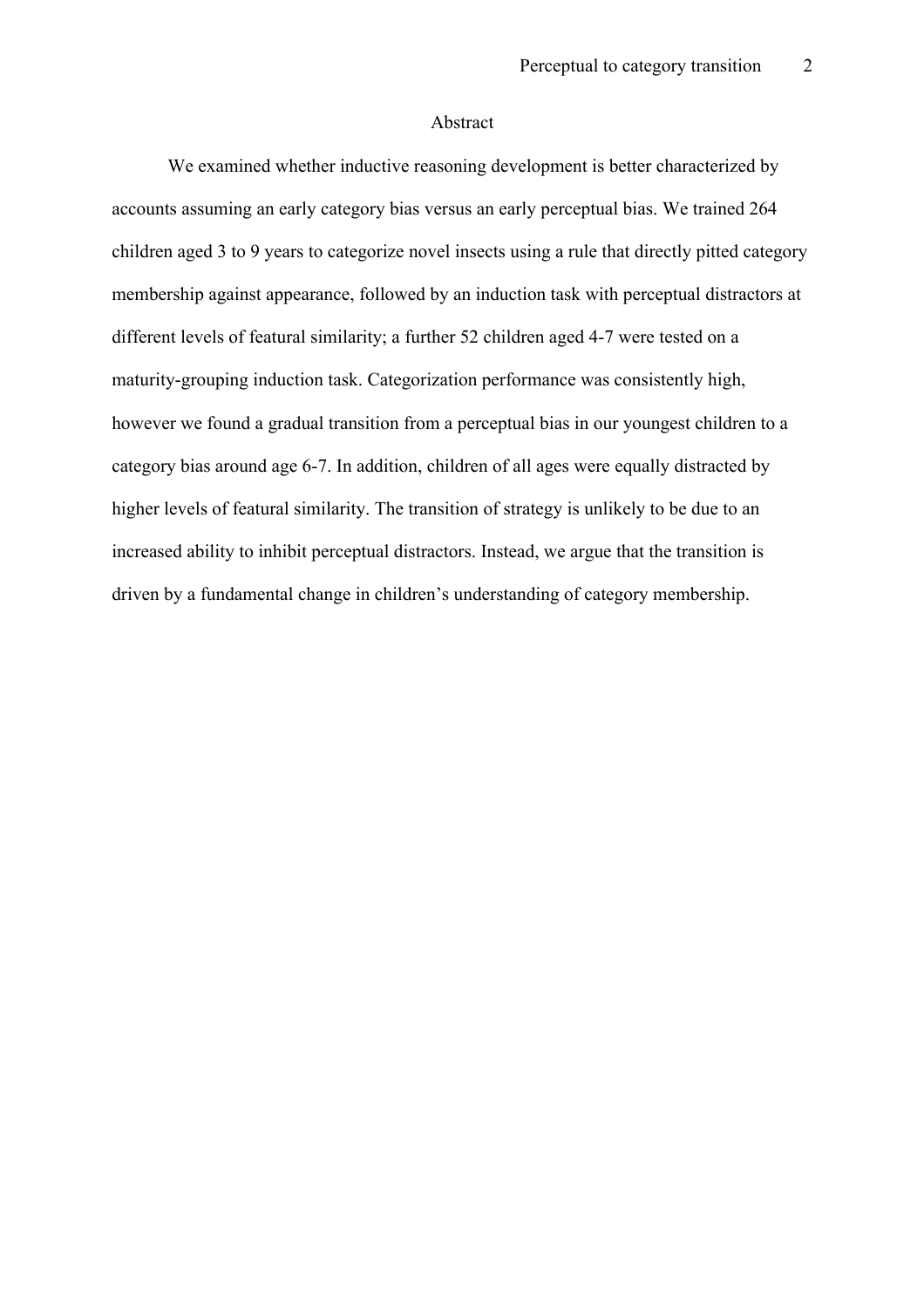Human reasoning depends crucially on our ability to attend to relevant information when making generalizations. This becomes most challenging when the relevant information is not immediately obvious. For example, within the natural world, subtle cues are sometimes better predictors of behavior than overall appearance (e.g., Canadian goslings can only be distinguished from mallard ducklings by subtle differences in their bills and feet, even though the two species have different diets and migration habits, and grow up to look highly dissimilar). Two broad accounts have been proposed to explain the development of category induction and analogical reasoning in young children. The first set of accounts hold that children have an early bias to attend to hidden, non obvious properties and therefore, make generalizations based on kind-information over appearance (category-bias accounts; Gelman, 2003). Similarly, these accounts suggest that young children are capable of reasoning analogically, although are constrained by their knowledge of the relevant relations (Goswami, 1992; 2001). The second set of accounts state that young children intuitively focus on perceptual information when making induction decisions (perceptual-bias accounts; Sloutsky, Kloos & Fisher, 2007), and surface characteristics in analogical reasoning tasks (Gentner, 1988). Children maintain this perceptual / surface bias until they have developed the knowledge base necessary to support a shift towards a focus on category and relational information (a relational shift; Gentner, 1988; Gentner & Rattermann, 1991; Rattermann & Gentner, 1998). Although these two accounts make clear predictions for young children's reasoning strategies, evidence exists to support both category (e.g., Gelman & Markman, 1986) and perceptual (e.g., Sloutsky et al., 2007) biases in young children, which currently makes it impossible to resolve this conflict.

## *Studies investigating early reasoning biases*

Triad paradigms are commonly used to investigate induction strategies since they can directly pit perceptual against category choices (Bulloch & Opfer, 2009; Gelman &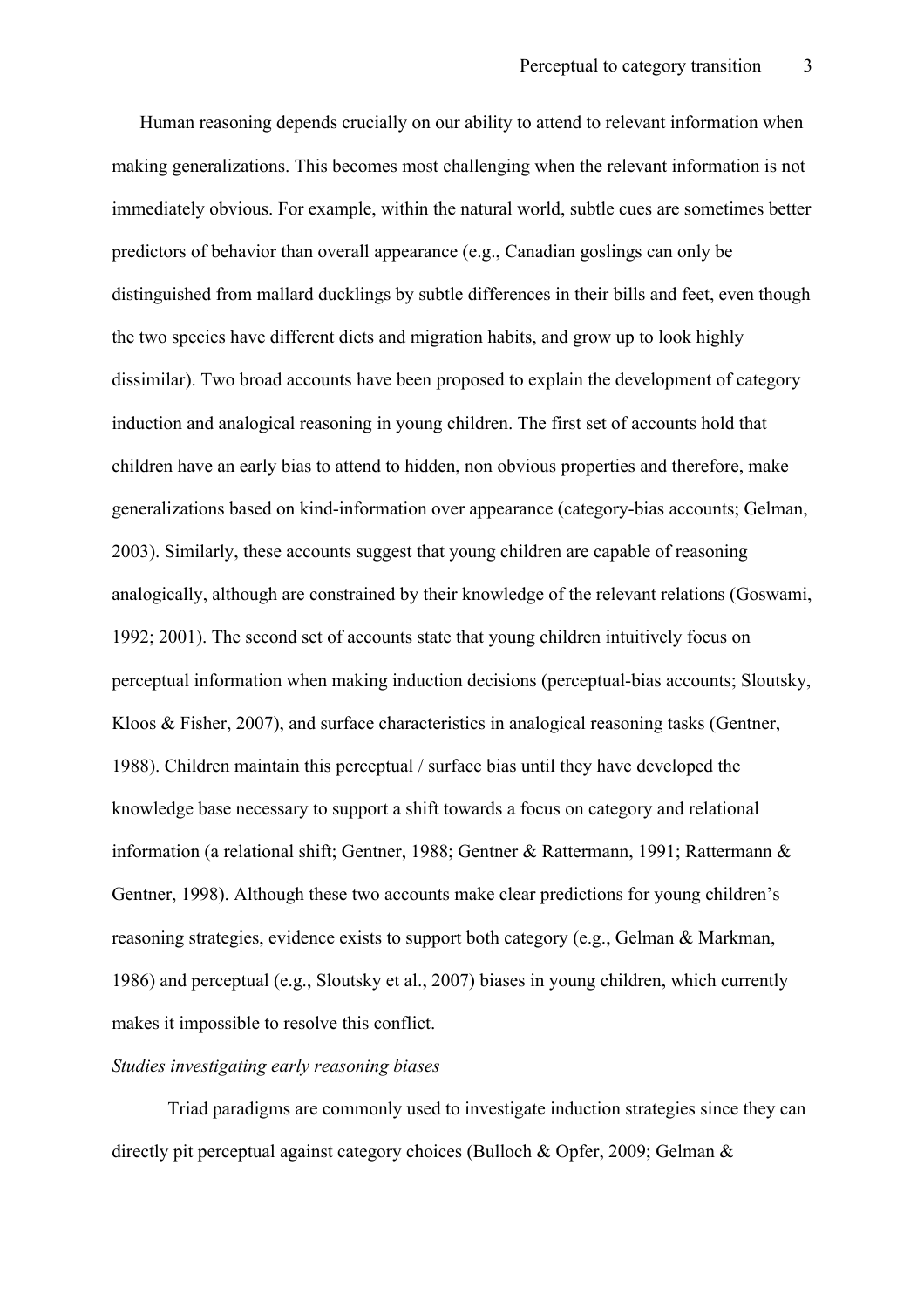Markman, 1986; Hayes & Thompson, 2007; Opfer & Bulloch, 2007; Sloutsky et al., 2007). A target item is presented alongside two test items, one of which matches the target in category membership but not overall appearance, whereas the other matches the target in overall appearance but not category membership. The child is told a hidden property of the two test items "this puppy hides bones in the ground and this fox hides food in the ground" and asked to generalize this property onto the target item (Gelman & Markman, 1986).

Some studies using triad paradigms have indicated that young children make induction decisions consistent with category context, even when the relationship is not perceptually obvious (e.g. generalizing "bird properties" to a dissimilar looking bird; Gelman & Markman, 1986; see also Gopnik & Sobel, 2000). Category preference has been shown in children as young as 2 years old when items have shared category labels (Gelman & Coley, 1990; also Deák & Bauer, 1996), and children aged 4-5 years have shown a clear preference for category information, even when items were presented with dissimilar labels (for example 'rabbit' and 'bunny'; Gelman & Markman, 1986). Other research has indicated that young children are capable of varying their strategy, depending on context. Opfer and Bulloch (2007) found that when category information was available, children were capable of using this information to make a category-based induction decision. However if no category information was available, then children relied on perceptual similarity (see also Hayes  $\&$ Thompson, 2007). Together, these studies suggest that children may have an early tendency to focus on category cues beyond overall appearance. Nevertheless, even atypical category members share some perceptual characteristics (Heit & Hayes, 2005). Thus, the apparent category-based decisions observed in the studies described above may have been influenced by perceptual information (Jones & Smith, 1993; McClelland & Rogers, 2003; Rakison, 2000; Rakison & Hahn, 2004; Sloutsky & Fisher, 2004). In order to address this issue, Sloutsky et al (2007) investigated children's default strategies when category and perceptual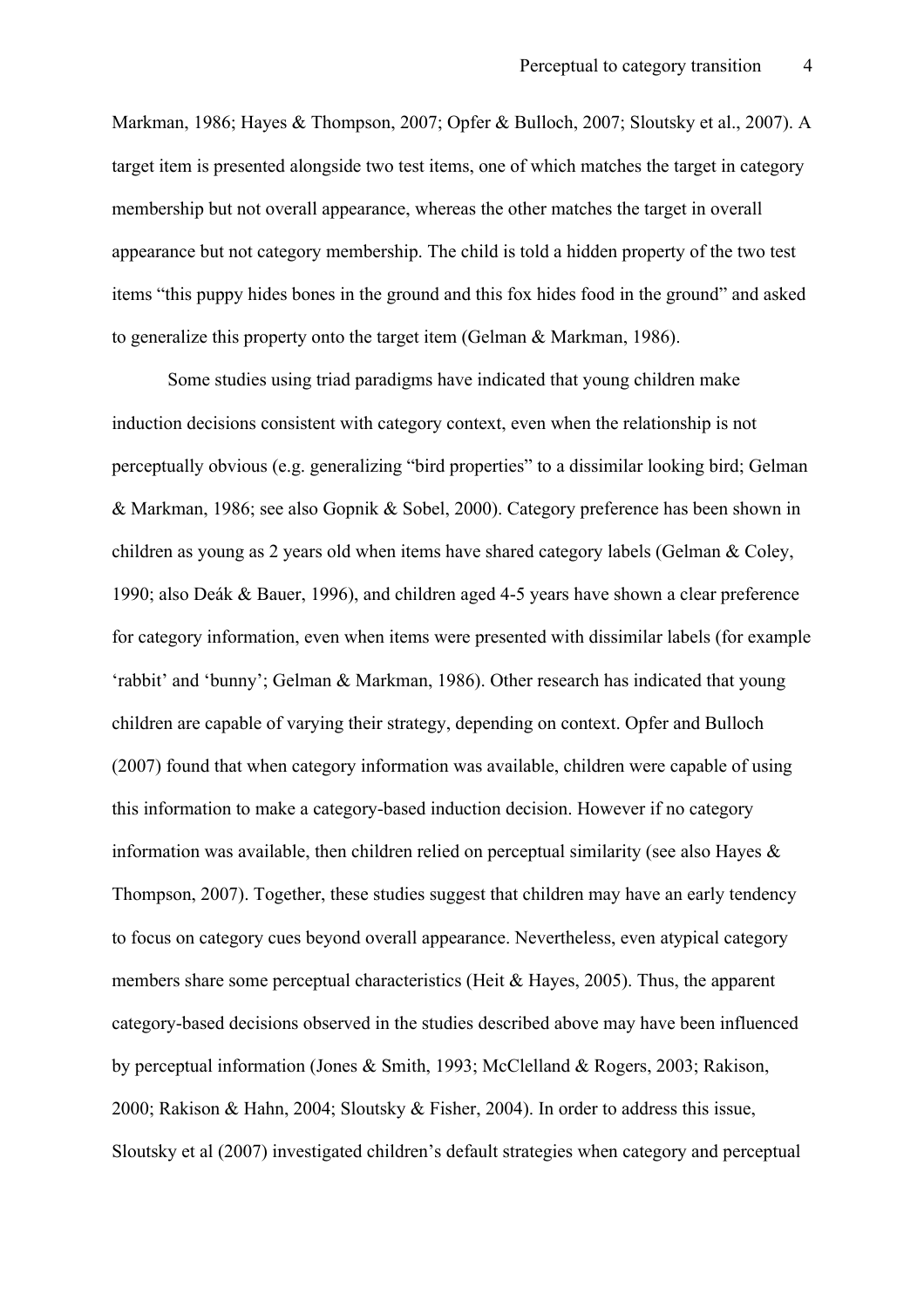cues conflict, allowing perceptual-based versus category-based decisions to be disambiguated. Children aged 4 to 5 were trained to categorize novel biological stimuli based on a non-obvious rule (relative number of "fingers" to "buttons"). All other perceptual features were non-predictive of category membership. Although children were highly accurate in categorization tasks, they made significantly more perceptual than category induction choices, thus demonstrating a clear perceptual induction bias. However, the validity of Sloutsky et al's design has been questioned. Although Sloutsky et al demonstrated that the children could use the category rule very accurately in the initial and final categorization tasks, it was unclear whether the children recognized the biological relevance of the category rule, and therefore may not have been sufficiently motivated to apply this rule in the induction task. Thus, the apparent perceptual bias Sloutsky et al observed may have been an artifact of unrealistic stimuli or arbitrary category rules (Gelman & Waxman, 2007). *Evidence for a developmental transition in reasoning strategy*

According to perceptual-bias accounts, young children's default strategy is for perceptual induction, and only once they develop the sufficient knowledge of causal relations within a domain, can they shift their focus to category and relational cues (Gentner, 1988; Gentner & Toupin, 1986; Sloutsky et al., 2007). For example, when presented with a straw and a plant stem and asked how the two items were similar, children aged 5 focused on the perceptual similarity and said that both items were long and thin, but by age 9 children could shift their focus to relational similarity and said that both could also carry water: a relational shift (Gentner, 1988; also see Gentner & Rattermann, 1991; Halford, 1993). As discussed in Ratterman and Gentner (1998), this shift reflects changes in knowledge representation. Specifically, young children have better representations of object properties than of the relations between objects. Only once children have developed sufficient knowledge of the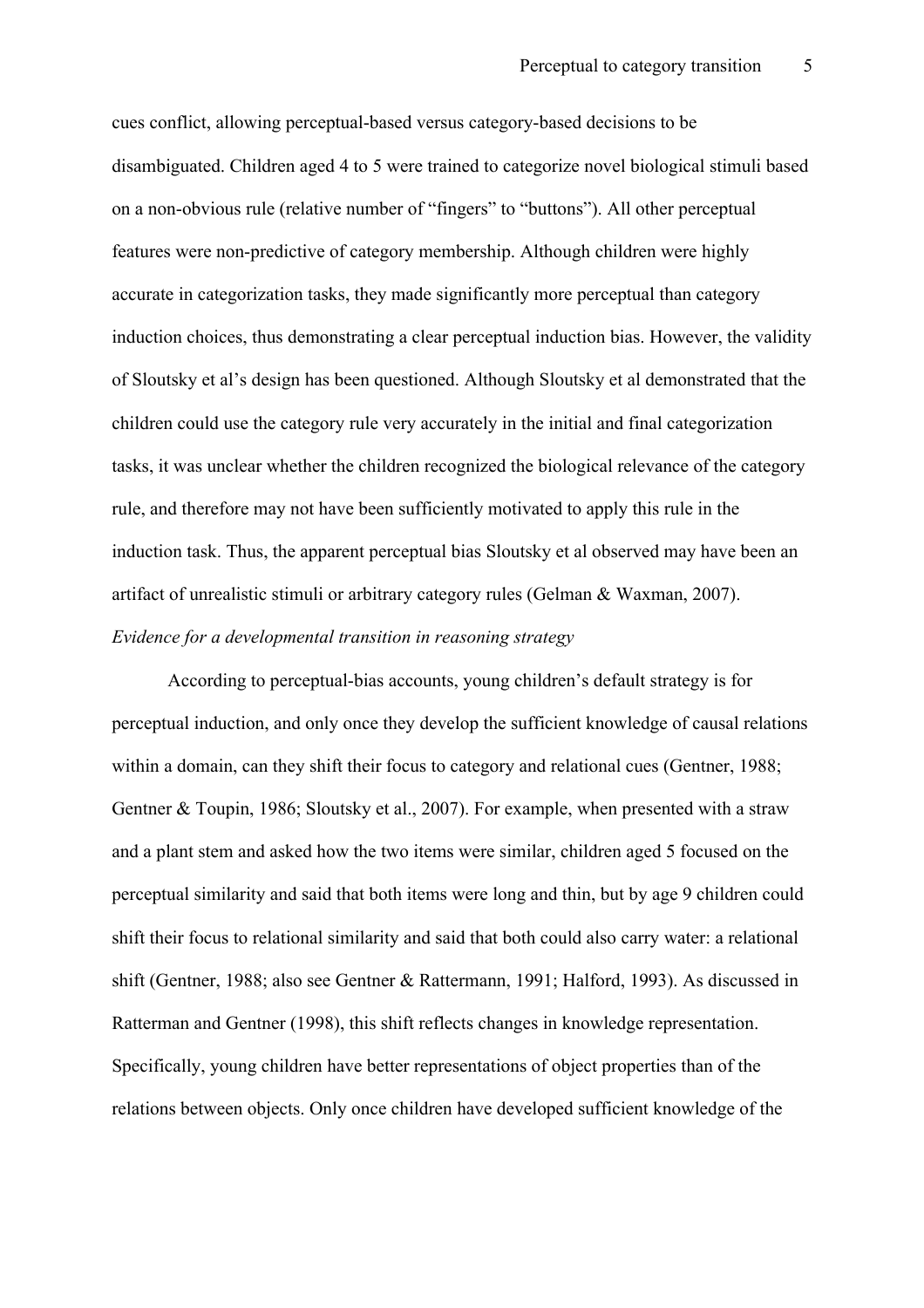causal relations within a domain, can they shift their attention away from common object properties towards common relational structure.

However, there are several alternative explanations for apparent inductive transitions in reasoning. Firstly, this may reflect a qualitative change in the nature of children's thinking, rather than a gradual transition with increasing knowledge, perhaps as a result of a stage-like shift in cognitive maturity, akin to a Piagetian shift from preoperational to concrete operational thinking (Inhelder & Piaget, 1958; Piaget, 1964). Secondly, according to Goswami (1992, 2001), young children's natural default is to actively seek relational interpretations, although they may be held back by performance factors, such as knowledge about the relevant relational comparisons. Thus, once children understand the specific relationships that are relevant in a particular context, they will naturally use these relationships over surface characteristics to inform their decisions. Thirdly, a transition could be due to a boost in children's understanding of cue validity: if a child does not recognize the relational connection as a reliable predictor, then they will refer back to perceptual cues (Bulloch & Opfer, 2009). Thus, again, young children may be capable of using relational knowledge, but only use this information when they recognize the relevance of this relational connection to the task. Finally, a child may be capable of using relational knowledge and making induction decisions based on category information, yet does not have the cognitive control to successfully initiate the appropriate response. Even for adults, the likelihood of generalizing properties from one item to another depends on the strength of within-category similarity. For example, Osherson, Smith, Wilkie, López and Shafir (1990) found that the more perceptually similar the items (e.g., robin, bluejay and sparrow versus robin, bluejay and goose), and the more specific the category (e.g., falcon and falcon – shared level: falcon, versus falcon and pelican – shared level: bird), then the greater the strength of the inductive inference (see also Sloman, 1993). In a triad paradigm in which perceptual similarity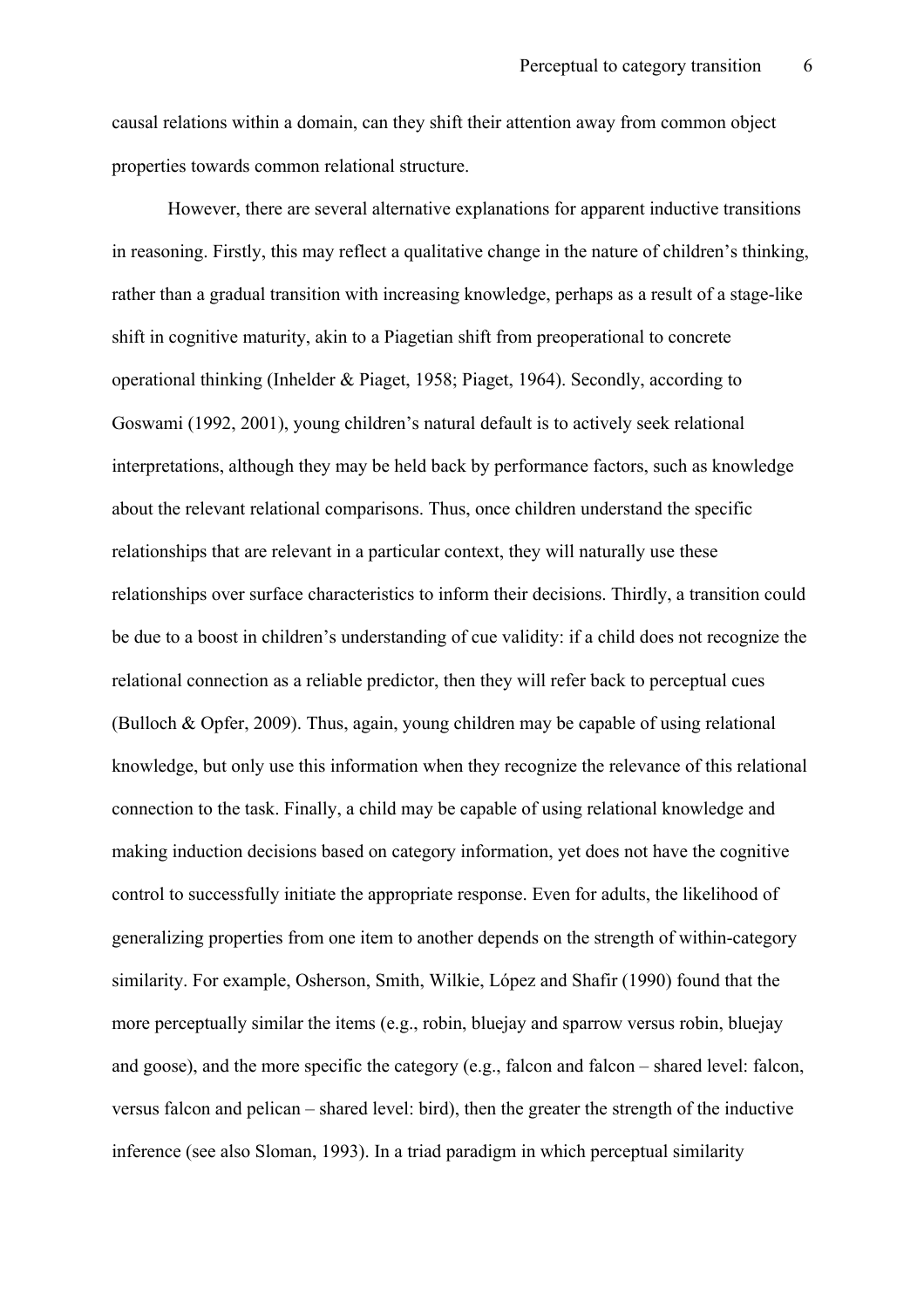conflicts with category membership, the most salient, perceptually similar choice must be inhibited before a category induction decision can be made. In this situation, overcoming highly similar perceptual distractors is likely to be challenging for young children, even if they understand the importance of category membership information (Richland, Morrison & Holyoak, 2006). Thus, there may be no genuine "relational shift". Instead, even young children may be seeking relational information, and become increasingly successful in initiating the appropriate response as they develop in their executive control.

#### *Current study*

Each of the broad accounts we have outlined can accommodate evidence that children's responses in reasoning tasks change between ages 2 and 9. In particular, over time, children focus more on category and relational information, and less on salient perceptual characteristics. However, as outlined above, the perceptual-bias and category-bias accounts make different predictions about the mechanisms that drive these developmental changes. We aim to examine developmental changes in children's category induction, using a task which is designed to elicit different predictions from these two broad accounts. Importantly, unlike previous research, this study tested children from multiple year groups (nursery: 3-4 years, through to year four: 8-9 years). This will enable us to examine the developmental trajectory of children's induction strategies, providing a stronger test of category-bias and perceptualbias accounts.

As in Sloutsky et al (2007), we created novel examples of biological stimuli in order to examine children's early induction biases when the salient perceptual cues are not informative of category membership. Children's understanding of the category rule was confirmed in a stringent test of their categorization performance before and after the induction task. Perceptual and category induction choices were disambiguated by using a triad paradigm in which children were asked to generalize properties from a target item to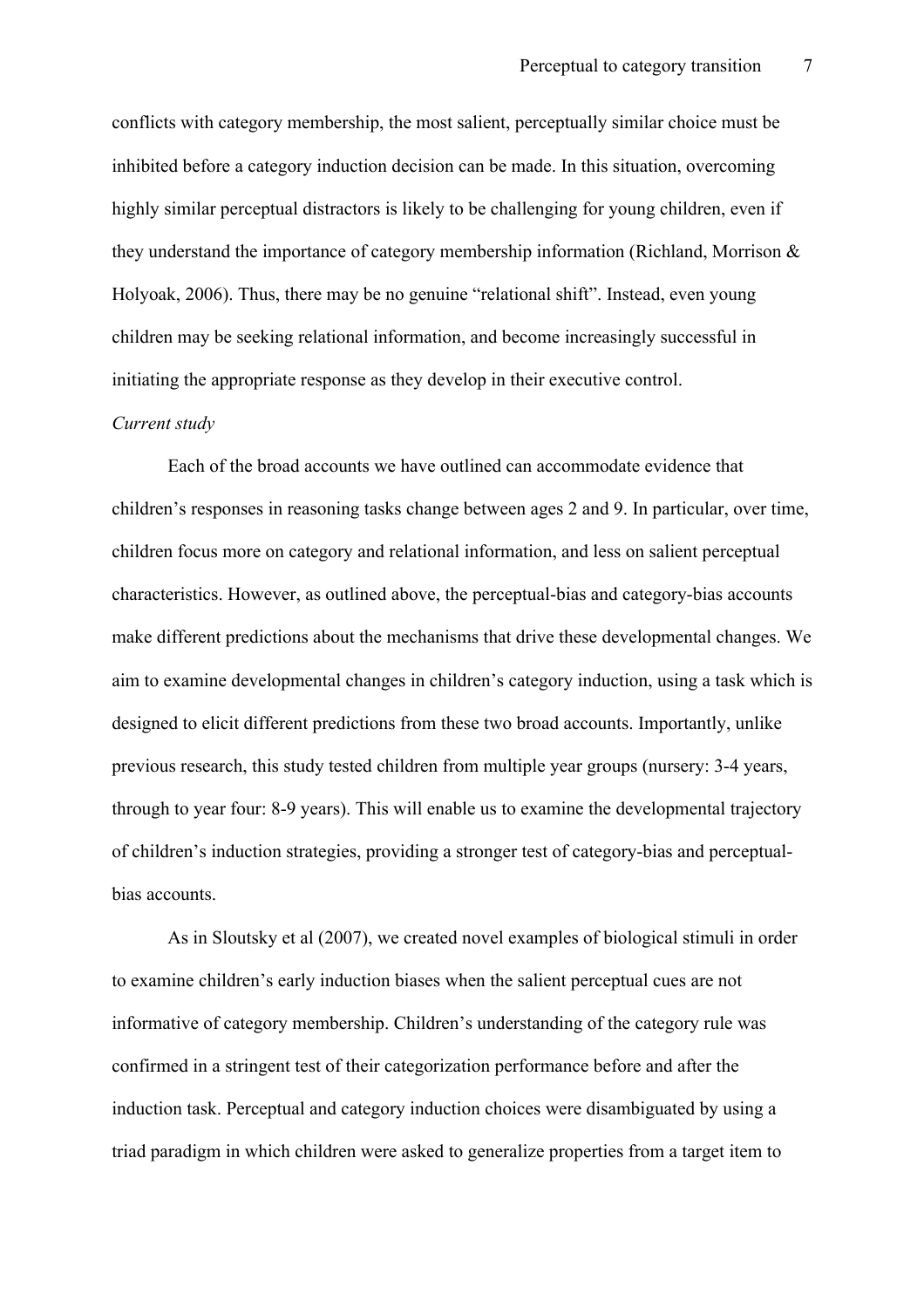either a perceptual or a category choice (as in Bulloch & Opfer, 2009; Gelman & Markman, 1986; Opfer & Bulloch, 2007; Sloutsky et al., 2007). In order to address concerns about the validity of Sloutsky et al's design (Gelman & Waxman, 2007), we used biologically plausible stimuli (novel insects) and demonstrated a familiar relational connection through an animated transition from juvenile to adult. Previous research demonstrates that young children understand the aging process (see Inagaki & Hatano, 1996 for a review). Therefore, growth from infancy to adulthood provides a simple way to demonstrate a relational match, whilst providing a biologically plausible context for changes in perceptual features of the items. Thus, the category-bias account would predict that as long as children clearly understand this relationship, then even the youngest children should generalize properties from an adult insect to the same item depicted as a juvenile, rather than to a different-category adult. In order to demonstrate that the relational connection is a reliable predictor, the transition from juvenile to adult will be shown prior to every induction trial.

In Experiment 1a, we examine whether improvements in cognitive control drive a potential perceptual-category transition, by varying the level of featural similarity between the target and perceptual distractors. If a pattern of decreasing "distractibility" is observed along with a parallel transition from perceptual to category induction, then this would provide an explanation of the transition consistent with category-bias accounts. Specifically, young children understand the importance of category membership, yet fail to demonstrate their knowledge due to underdeveloped cognitive control. This outcome would be manifested in an interaction between distractor-similarity and age: the level of distractor similarity should affect induction decisions for younger children more than older children. In contrast, if the transition is independent of featural distraction, then this would support perceptual-bias accounts, suggesting that children's initial failure to make category-based decisions reflects a lack of understanding about the importance of category membership rather than an inability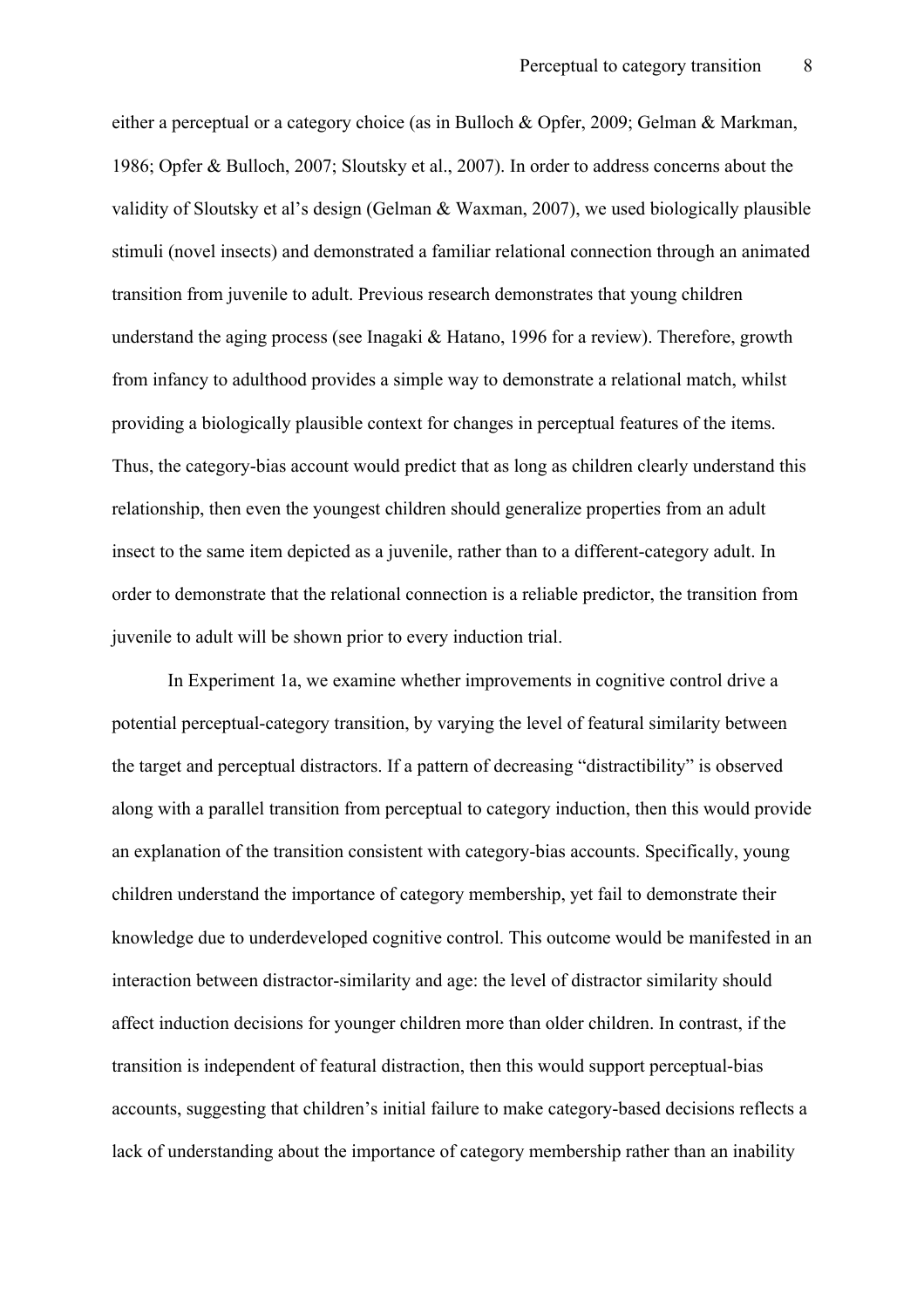to ignore perceptual distractors. Thus, children only start to use category membership to inform their induction decisions once they've learned to shift their focus away from perceptual features, and towards relational structure (Gentner, 1988; Gentner & Rattermann, 1991; Sloutsky et al., 2007).

### Experiment 1a

### Method

### *Participants*

Two hundred and sixty four primary school children participated: 57 Nursery (3-4 years; range 3.01-4.04 years; mean = 3.10), 65 Reception (4-5 years; range 4.09-5.09; mean = 5.04), 43 Year 1 (5-6 years; range 5.09-6.09; mean = 6.03), 38 Year 2 (6-7 years; range 6.09- 7.09; mean = 7.03), 31 Year 3 (7-8 years; range 7.05-8.03; mean = 7.10), and 30 Year 4 (8-9 years; range 8.05-9.03; mean = 8.11); 133 males and 131 females. An extended age range of six year groups was used in order to better observe a developmental trajectory of the induction shift with age, and whether perceptual distraction decreases. Forty-nine primary school children participated in a similarity pre-test: 10 Reception (4-5 years), 27 Year 1 (5-6 years), and 12 Year 2 (6-7 years); range 4.11-7.10 years; 26 males and 23 females. Twenty three adults (mean age  $= 26.0$  years, range 18-58; 7 males and 16 females) participated in a domain categorization pre-test.

#### *Stimuli*

One hundred and ninety two novel insect stimuli were created (42 juveniles, 42 adult targets, 12 High Similarity Distractors (HSDs; these distractors only differed from the relevant adult target by head shape, see Fig. 1a), 12 Low Similarity Distractors (LSDs; these distractors differed from the relevant target on all dimensions apart from the overall size and shade, see Fig. 1b) and 84 transitional images used in the juvenile to adult animations, see Fig. 1c). Most (83%) of the stimuli were only shown once during the experiment, but some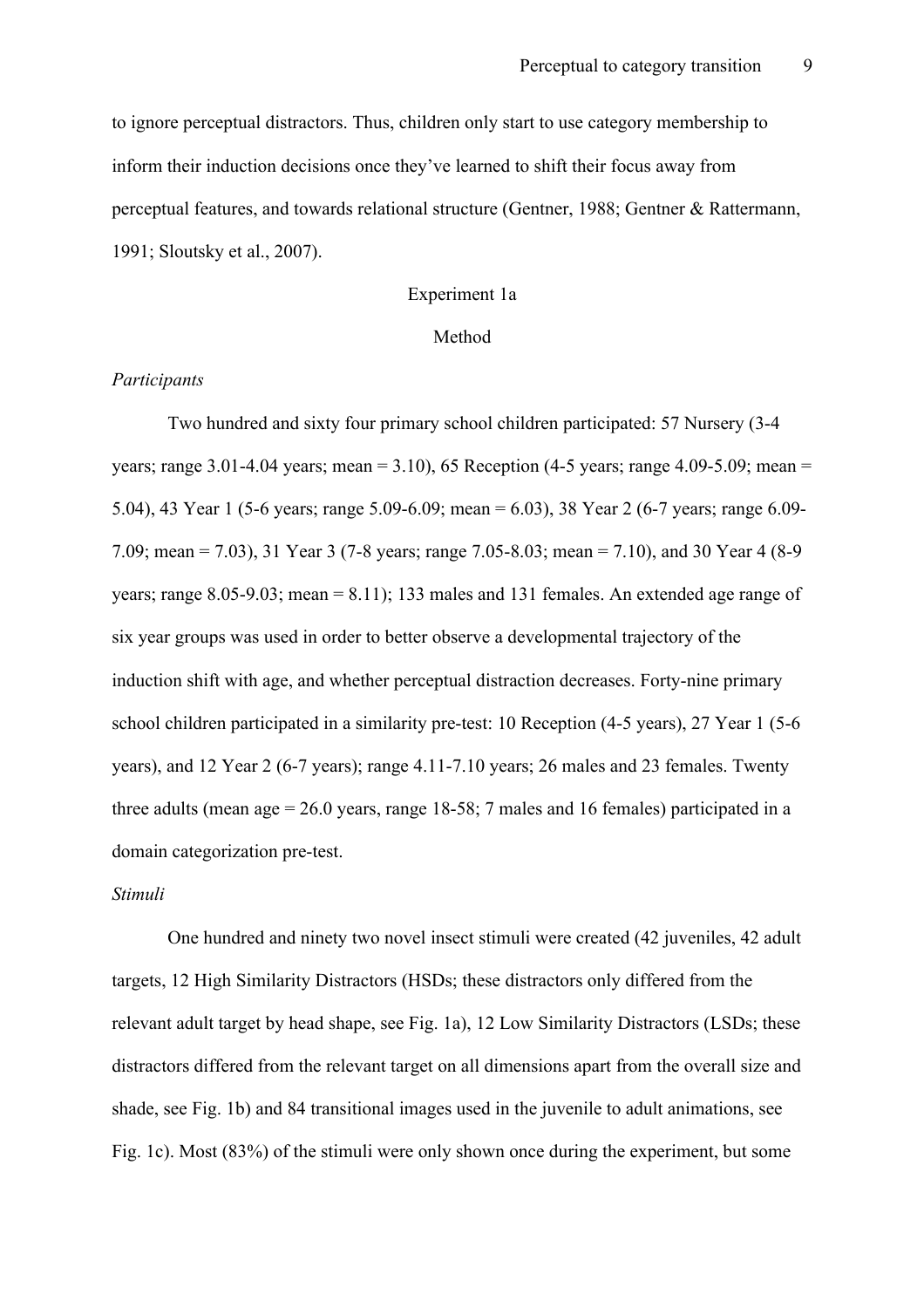overlap was allowed between initial categorization and induction phases. In order to allow every stimulus to be unique, they all differed on at least one dimension (head shape: round or angled; eyes: orange or white; body: round or triangular; color: purple or green; color of markings: black or white; number of markings: two or four; overall size: small juvenile or large adult; overall shade: pale juvenile or dark adult). In the transition from juvenile to adult, stimuli changed in size, overall shading and grew legs (see Figure 1a).

### **[Insert Figure 1a here]**

During the induction task in the main experiment, children saw 24 triads consisting of an adult target, a same-category but perceptually dissimilar juvenile, and a different-category but perceptually similar adult (see Figures 1b and 1c). To make certain that the target item was perceptually more similar to the perceptual distractor test item than the same-category test item, the similarity between test and target items was validated using child ratings.

### **[Insert Figures 1b and 1c here]**

On 24 triads, children had to choose which test item looked most like the target item. One-sample t-tests confirmed that the perceptual choice was chosen significantly more often than chance. In triads with HSDs,  $t(48) = -205.04$ ;  $p < .001$ ; chosen 98% of the time. In triads with LSDs,  $t(48) = -74.70$ ;  $p < .001$ ; chosen 71% of the time. Thus, children were significantly more likely to pair together items designed to be more perceptually similar to the target (either LSD or HSD, rather than the category choice), therefore validating both as perceptual distractors. To confirm that this effect was stable across the different age groups, a mixed GLM was conducted to investigate the effects of Year (Reception, Year 1 and Year 2: between subjects) and Similarity (HSD and LSD: within subjects) on the percentage of perceptual choices made. As expected, HSDs were chosen more often than LSDs:  $F(1,46) =$ 30.52;  $p < .001$ . However, the percentage of perceptual choices was stable across year groups:  $F(2,46) = 10.40$ ;  $p = .607$  and there was no interaction between Year and Similarity: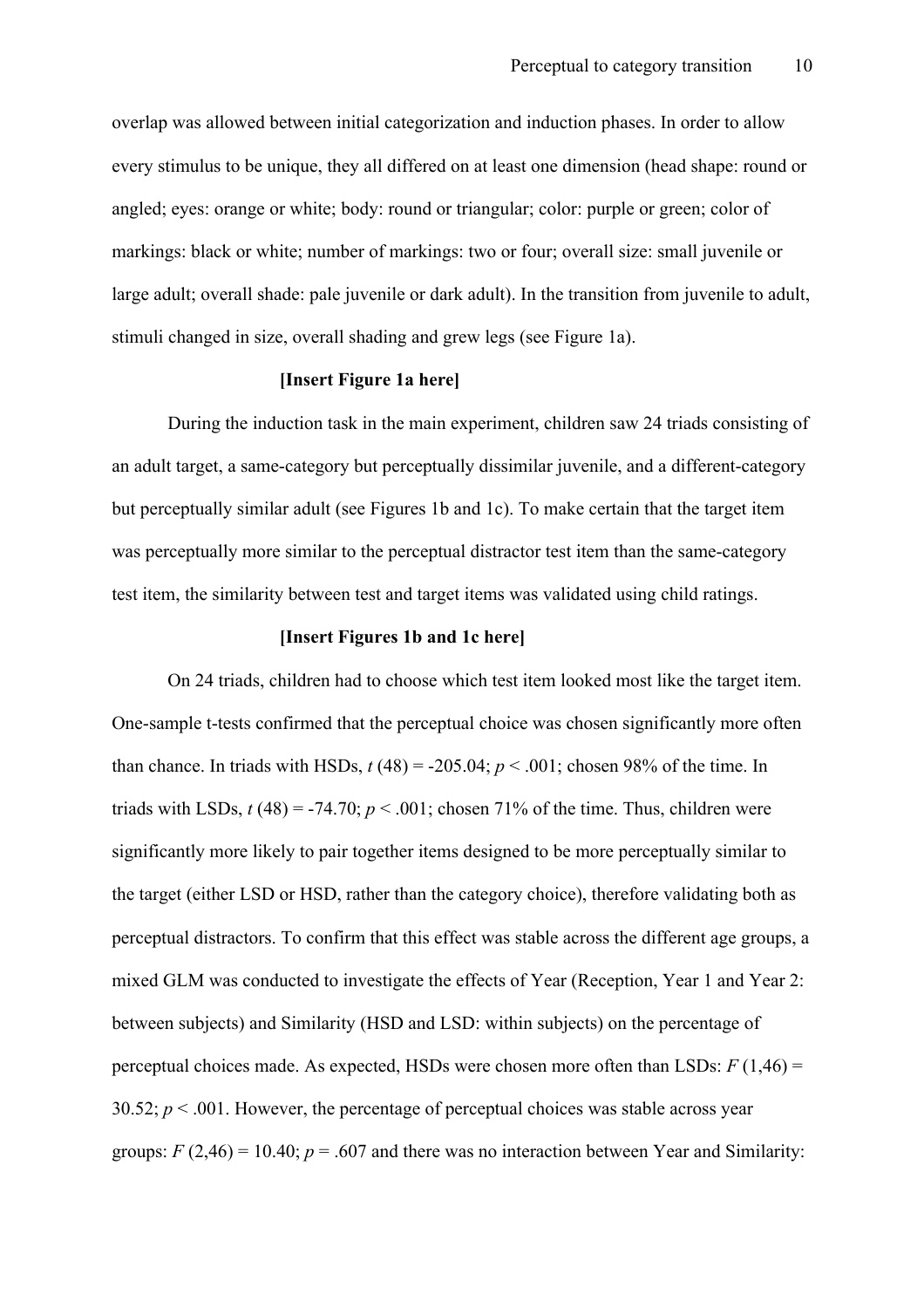$F(2,46) = .384$ ;  $p = .684$ . We are therefore confident that children of all ages perceived the distractor as more similar to the target than the category choice, and perceived the HSDs as more similar to the targets than the LSDs.

### **[Insert Table 1 here]**

Finally, a domain categorization pre-test was conducted with adults to check the stimuli were considered to be biologically plausible. They were shown images individually and asked to state whether the item was a living or a non-living thing, and what they believed it to be. It was revealed that adult Sandbugs and Rockbugs were labeled as living kinds 100% of the time, with common responses being 'beetle' and 'bug', juvenile Sandbugs were labeled as living 87% of the time, and juvenile Rockbugs were labeled as living 91.3% of the time, with common responses being 'worm' and 'maggot'.

## *Procedure*

Each participant completed the task individually, in a single session. The procedure was four-fold (as in Sloutsky et al., 2007): 1) category learning, 2) initial categorization, 3) induction task, 4) final categorization.

Firstly, participants were told they would see some bugs growing up. They were presented with a Rockbug and a Sandbug animation (from juvenile to adult; see Figure 1a), without markings, and were told the category rule for each adult and juvenile: "Here is a Sandbug. Sandbugs live in the sand and have round heads for soft burrows. Let's watch it grow up. Now it has grown up, it is still a Sandbug, it lives in the sand and has a round head for soft burrows" or "Here is a Rockbug. Rockbugs live in rocks and have sharp pointy heads for digging. Let's watch it grow up. Now it has grown up, it is still a Rockbug, it lives in rocks and has a sharp pointy head for digging". To ensure participants did not see the critical feature as arbitrary, a function was provided for example, "pointy heads for digging". Participants were told that these bugs came in different colors, shapes and had different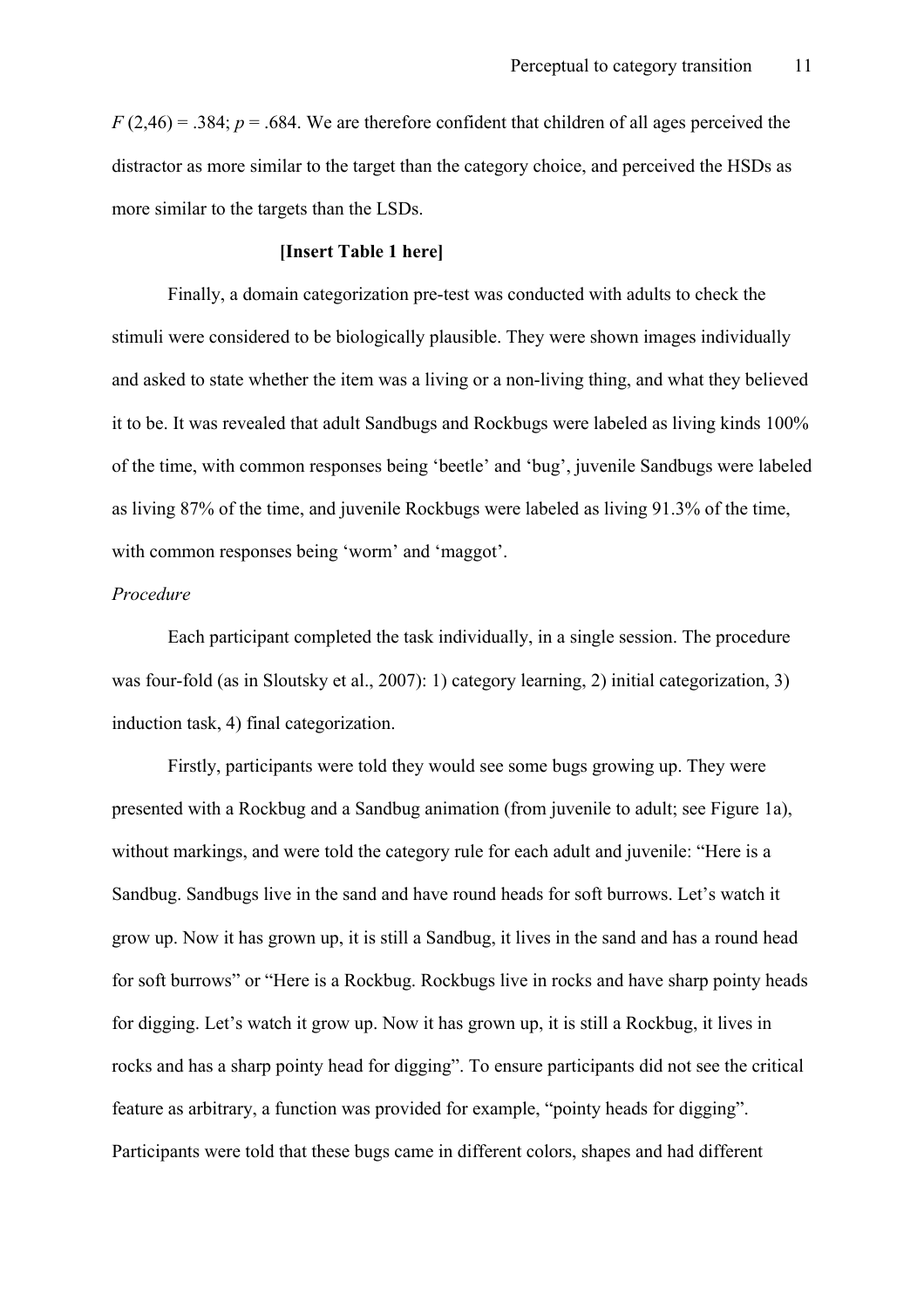markings, and we could only tell the difference by the head shape. This explanation was provided to help children understand that the other differing dimensions were irrelevant. Participants then completed the category learning phase whereby they were shown eight random trials of Sandbugs and Rockbugs and asked to identify the bug at the juvenile stage, and then again at the adult stage once the transformation was complete. Asking for the name at both stages provided a check that children understood the continuity between juvenile and adult. Feedback was provided, and the participants were reminded of the rule after each juvenile and adult answer, for example, "Yes well done, it is a Rockbug because it lives in rocks and has a sharp pointy head for digging", to re-iterate the functional importance.

In the initial categorization task, children were shown six Sandbug and six Rockbug animations in random order and were asked whether each juvenile and adult was a Sandbug or Rockbug. No feedback was given and the rule was not reiterated.

The induction task consisted of 24 randomized trials (12 Sandbug targets – of which 6 were HSDs and 6 were LSDs – and 12 Rockbug targets – of which 6 were HSDs and 6 were LSDs), each showing a juvenile to adult animation followed by a triad (see Figures 1b and 1c). Each adult target was given a hidden property (relating to its insides e.g., 'cold blood', or its behavior e.g., 'eats flies', based on Gelman and Markman, 1986) and the child was instructed to point to the test item which also had this property. If the child chose the distractor (HSD or LSD), this was coded as a perceptual choice; choosing the juvenile was coded as a category choice. No labels were used to avoid potentially priming the child to select the category choice, simply because it had the same label. Instead, items were referred to as 'this one'.

The final categorization task followed the same procedure as the initial categorization task, but with new stimuli. This task was included to ascertain whether children could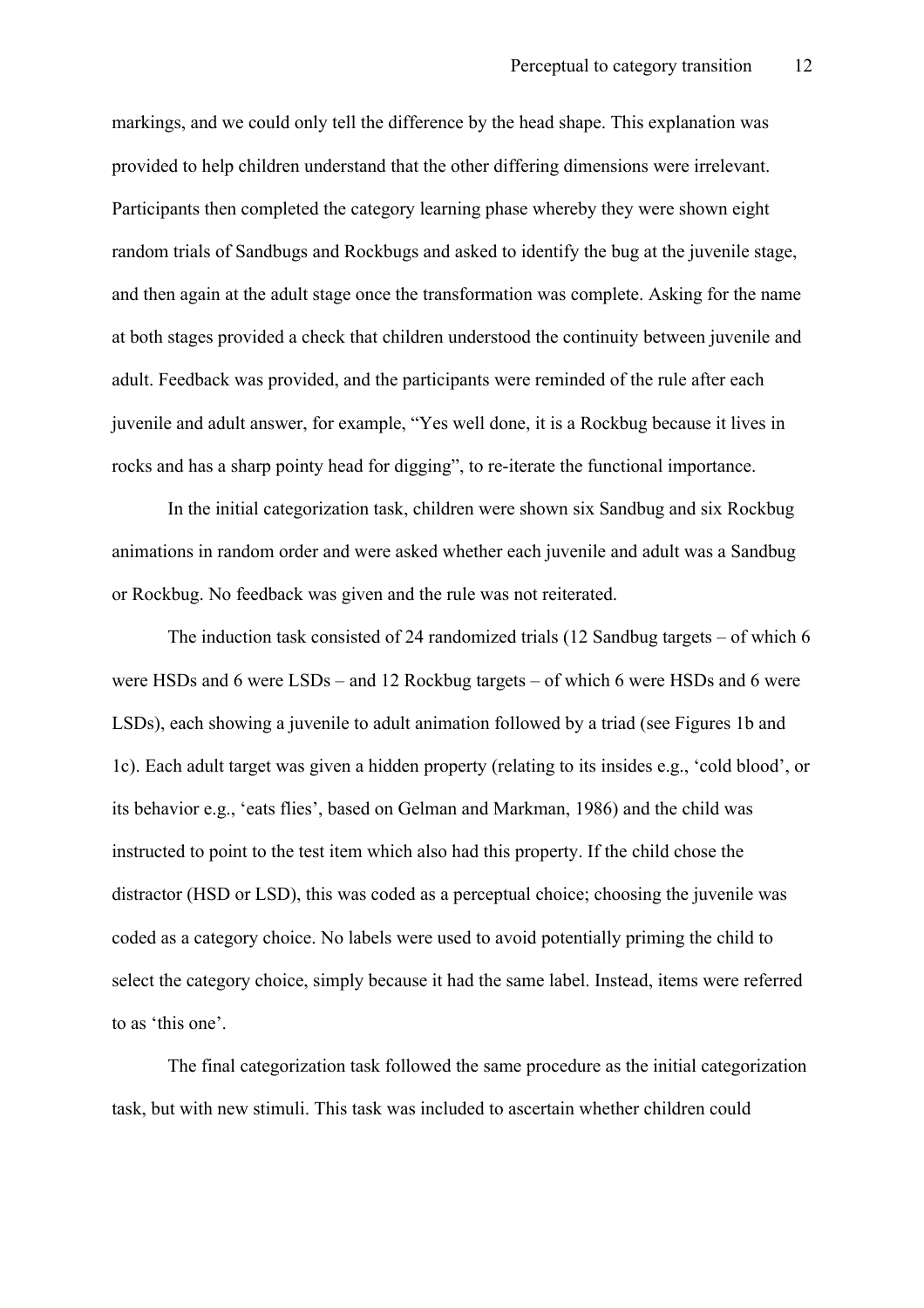remember the category rules for differentiating between Sandbugs and Rockbugs at the end of the study.

## Results and Discussion

## *Categorization Performance*

Only children who performed significantly above chance in both initial and final categorization tasks were included in the final sample. According to a binomial test, scores of 10/12 (83%) and above were significantly above chance (proportion  $= 0.5$ ,  $p = .04$ ). Fortythree children (2 Year 1, 7 Reception and 34 Nursery children) scored at or below chance and were removed. The remaining 221 children scored highly (see Table 2) and above chance on the initial and final categorization tasks: Initial  $M = 99\%$  (*SD* = 3.20),  $t(220) = 226.20$ ;  $p <$ .001; Final  $M = 98\%$  (*SD* = 3.80),  $t$  (220) = 190.67;  $p < .001$ .

## **[Insert Table 2 here]**

## *Induction Performance*

The percentage of category choices made by each participant in the induction task was examined; with participants who made at least 18/24 category choices considered to have a category-bias (binomial test proportion  $0.5$ ,  $p = .02$ ). Participants who made less than  $6/24$ category choices were considered to have a perceptual-bias (binomial test proportion  $0.5$ ,  $p =$ .02). As shown in Figure 2, the percentage of children with a category-bias increased with age. From Year 2 onwards, the pattern is stable, with a clear majority of children showing a category-bias in each year group.

## **[Insert Figure 2 here]**

We used one-sample t-tests to investigate the overall percentage of category choices made by each age group. Nursery children made fewer category choices than expected by chance, indicating a preference for perceptual choices ( $t$  (22) = -4.02  $p$  < .001). Reception children performed at chance, indicating no overall preference for either category or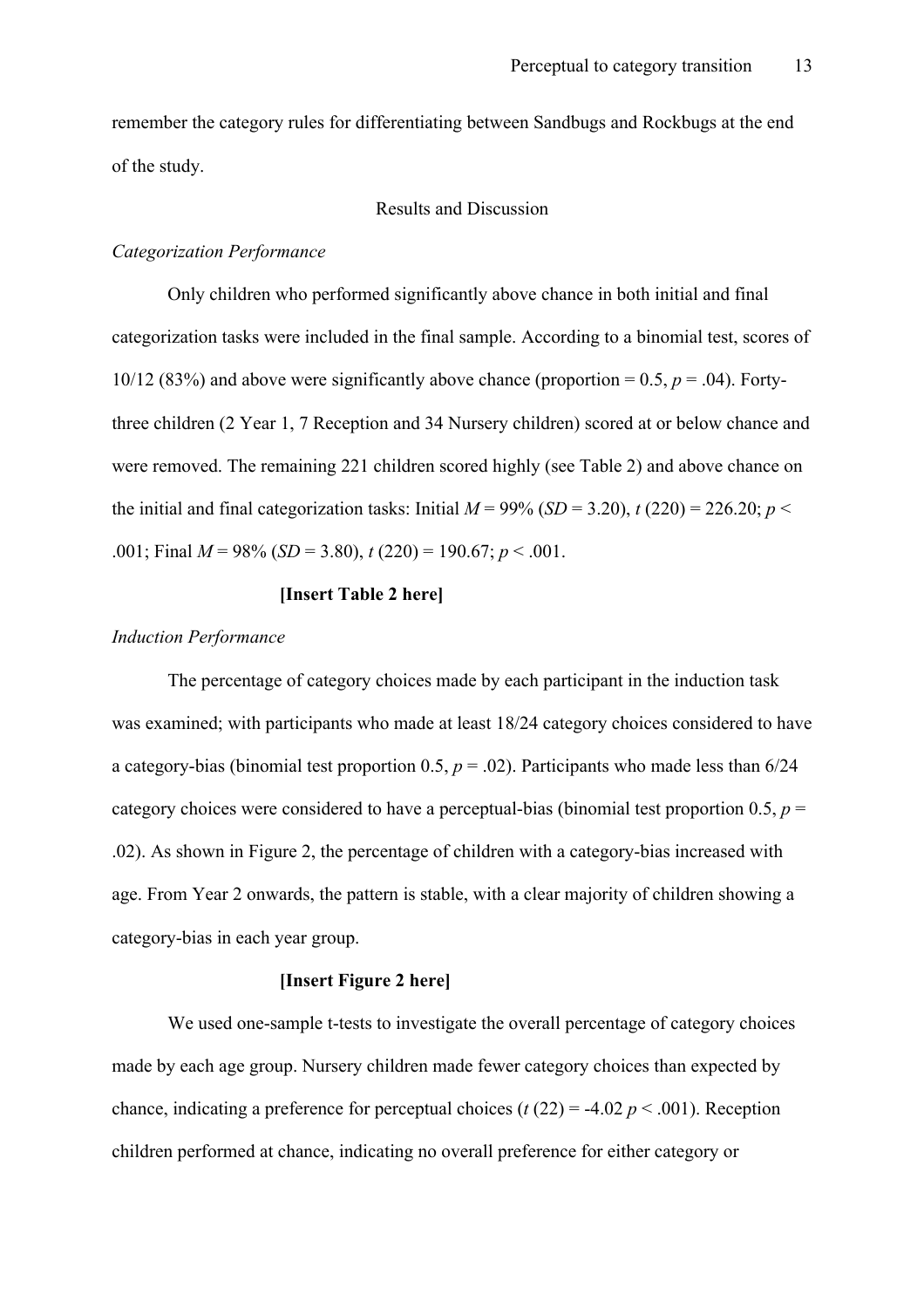perceptual choices (*t* (57) = -1.14; *p* = .26). Children in Year 1 showed a non-significant trend towards making more category choices ( $t$  (40) = -1.88;  $p = .07$ ). All groups of older children made significantly more category choices than expected by chance: Year 2,  $t(37) = 3.58$ ;  $p <$ .001, Year 3, *t* (30) = 3.03; *p* < .05, Year 4, *t* (29) = 3.62; *p* < .001 (see Table 3).

## **[Insert Table 3 here]**

Twelve hidden properties were each used twice throughout the 24-trial induction task. A Chronbach's Alpha test confirmed that children's responses were consistent across the different properties ( $\alpha$  = .98). Most children did not justify their responses, but when verbal comments were made during the induction task, these were noted. Children's responses generally supported the choice that they made by commenting on either the appearance, or the category membership of their chosen test item. For example, a comment from a perceptual-preference Reception child: "That one (*points to distractor*) looks like that one (*points to target*), so even though they don't have the same head, they're the same"; comment from a category-preference Year 1 child: "They look like the same kind (*points to target and distractor*) but that has the same head (*pointing to category choice*) so it must be that one"; comment from a category-preference Year 2 child: "I know [the target and category choice have the same property] as they have the same head".

### *Effects of Similarity*

The mean percentage of category choices were examined as a function of the level of similarity of perceptual distractor (HSD versus LSD) across the six year groups. A mixed GLM (similarity, year) showed a main effect of similarity (HSD versus LSD):  $F(1, 215) =$ 26.75;  $p < .001$ . As shown in Figure 3, the percentage of category choices for HSD trials was lower than for LSD trials. As expected, the overall percentage of category choices increased for older year groups:  $F(5, 215) = 7.22$ ;  $p = .001$ . However, there was no interaction between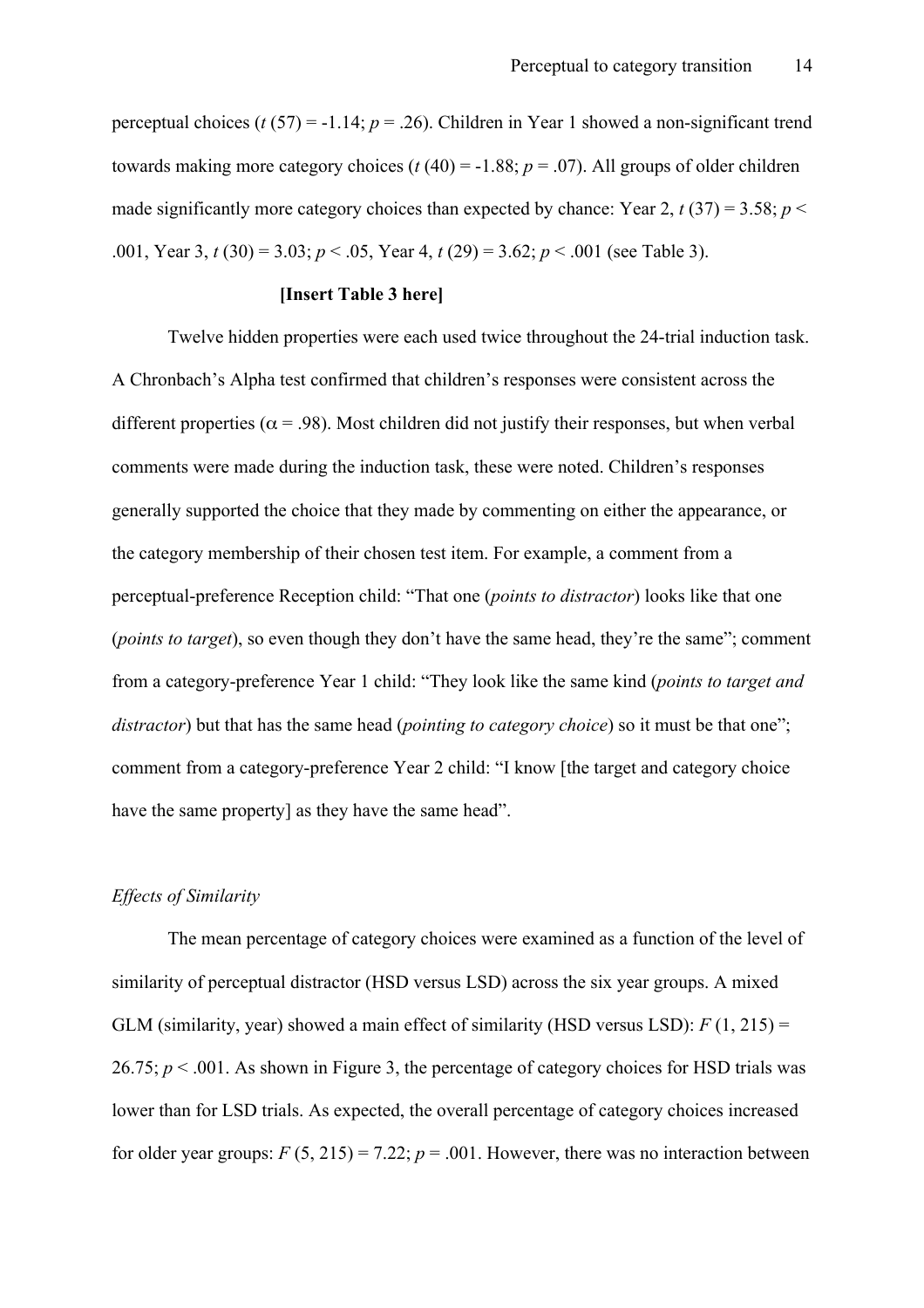similarity and year:  $F(5, 215) = 148.48$ ;  $p = .404$ , indicating a stable effect of featural similarity for all year groups (Figure 3).

### **[Insert Figure 3 here]**

These findings support the notion that young children's inductive reasoning is perceptually-based (Sloutsky et al., 2007) and over time there is a gradual transition towards category-based induction. These findings also show that older children are equally distracted by higher levels of similarity as younger children, suggesting that the transition towards a category preference is unlikely to be caused by an increased ability to inhibit highly similar distractors. However, it could be argued that the apparent transition is not due to the development of more sophisticated reasoning, and is instead due to changes in the types of category information children consider to be important. Specifically, it is possible that younger children were making choices based on maturation categories (adult vs. juvenile). This could explain why younger children tended to generalize properties from the target adult to the distractor choice (which matched the target in maturity), whereas older children tended to generalize properties to the juvenile, which matched the target in terms of taxonomy (bug category). This issue was addressed in Experiment 1b.

### Experiment 1b

The aim of Experiment 1b was to examine whether children who showed an apparent perceptual-bias were in fact basing their choice on maturation (pairing the adult target with another adult). In Experiment 1a, an animation from juvenile to adult was used to emphasize the relationship between the two items: the juvenile and adult were from the same category (in fact, they were exactly the same item – the adult was the "grown up" version of the juvenile). We confirmed that children understood this relationship by asking them to label the juvenile and adult items in the initial and final categorization tasks. We were therefore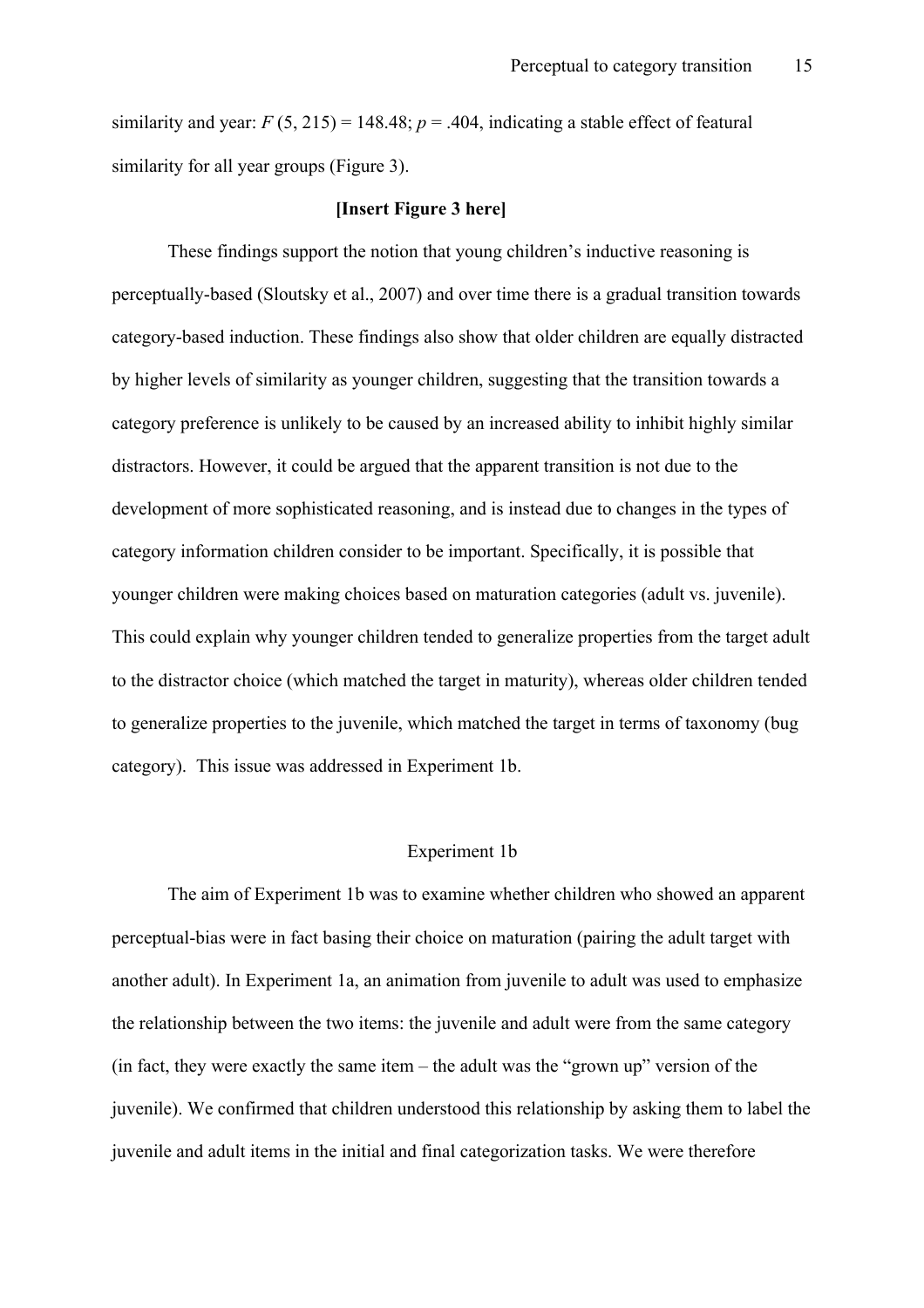confident that if children understood the importance of category information, then they would use this information in the induction task. However, this design created a further grouping that could be used to inform category-decisions, specifically, the maturity of the target and test items. Experiment 1b followed the same format as Experiment 1a, except that two conditions were compared where the category-choice varied in maturity (juvenile or adult). The 'juvenile as category choice' trials (hereafter referred to as juvenile trials) were the same as the HSD condition from Experiment 1a: 12 induction triads with an adult target, an adult HSD and a juvenile category choice. In the 'adult as category choice' trials (hereafter referred to as adult trials) there were 12 induction triads with an adult target, an adult HSD and an adult category choice which differed from the target on shape, color, markings and marking color, but had the same head shape. If younger children used maturation to inform their induction decisions, they would make more maturity-based choices in the juvenile trials (when the target and the distractor were adults and the category-choice was a juvenile) than in the adult trials (when all three items were adults). This is because participants could use maturity information in the former condition, but not in the latter condition. If younger children used perceptual information to inform their induction decisions, then they would choose the distractor item in both conditions, since this item was always the most similar to the target. Since Experiment 1a demonstrated that most children transition from a perceptual to a category bias sometime between Reception and Year 2, we focused on these three age groups.

### Method

#### *Participants*

Fifty-two primary school children participated: 17 Reception (4-5 years; range 4.04- 5.03 years; mean = 4.09), 16 Year 1 (5-6 years; range 5.04-6.03 years; mean = 5.09) and 19 Year 2 (6-7 years; range  $6.00$ -7.03 years; mean =  $6.08$ ); 21 males and 31 females.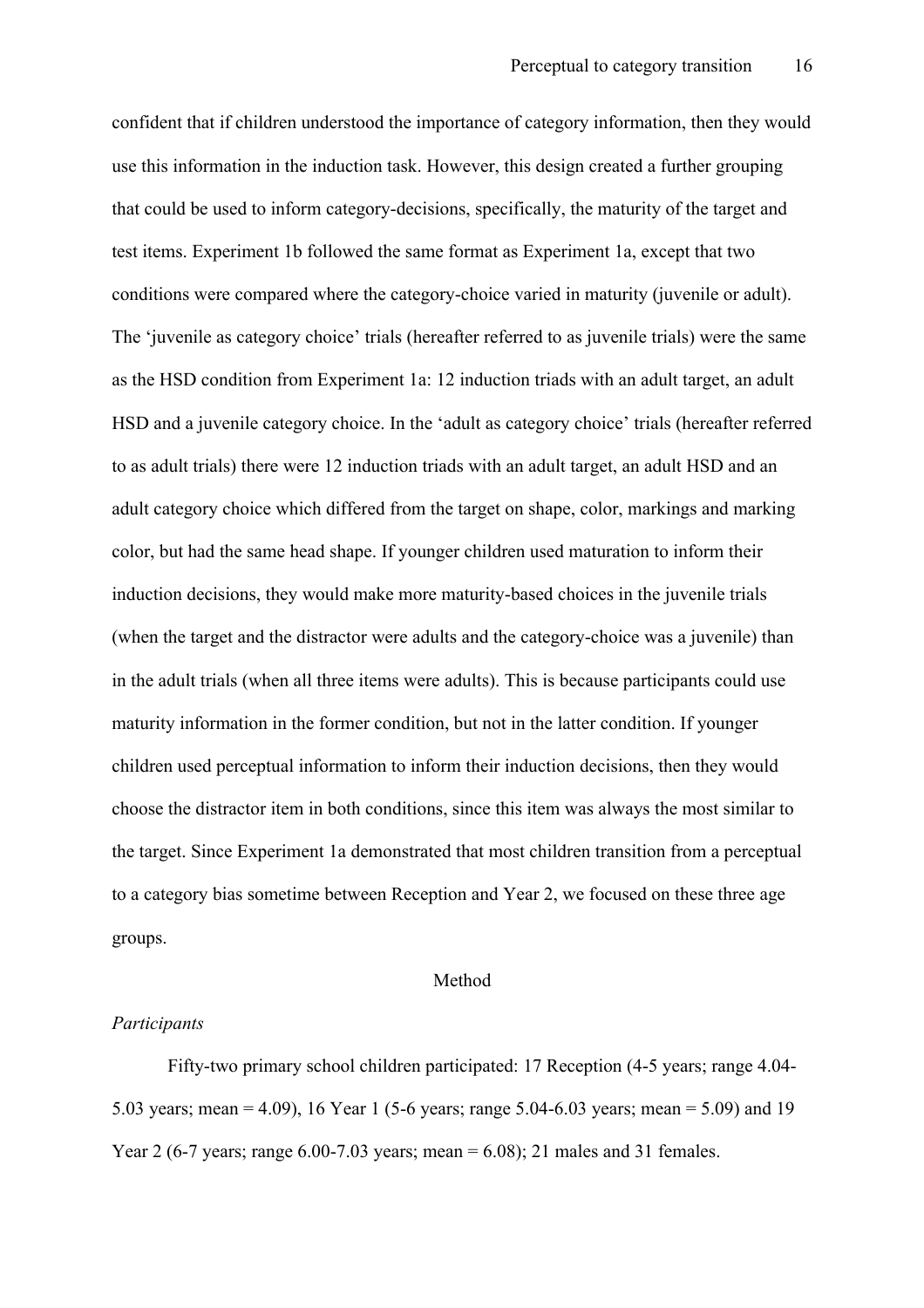### *Stimuli and Procedure*

The design and procedure replicated Experiment 1a but with two counterbalanced blocks of trials in the induction task. One of the blocks showed the 12 HSD triads from Experiment 1a, the other showed 12 new triads including an adult target, an adult HSD and an adult category choice. The four-fold methodology and hidden properties replicated Experiment 1a and children's data were removed if they were unable to pass either the initial or final categorization tasks.

## Results and Discussion

Four children (3 Reception and 1 Year 2) scored at or below chance in either the initial or final categorization tasks and were removed from the following analyses. The remaining 48 children scored highly and above chance on the initial and final categorization tasks: Initial  $M = 99\%$  (*SD* = 2.67),  $t(47) = 126.97$ ;  $p < .001$ ; Final  $M = 98\%$  (*SD* = 3.65),  $t$  $(47) = 92.03$ ;  $p < .001$ .

As in Experiment 1a, a gradual transition was found from perceptual preference to category preference. Figure 4 shows the percentage of children in each year group who made significantly more category choices, perceptual choices, or showed no bias. We used onesample t-tests to investigate the overall percentage of category choices made by each age group. Reception children made fewer category choices than expected by chance, indicating an overall preference for perceptual choice:  $t(13) = -2.13$ ;  $p = .05$ . As shown in Figure 4, only 14% of Reception children showed a category bias, and as a group, they were biased towards perceptual choices. This differs from our finding in Experiment 1a that the Reception children showed no significant bias as a group. This is perhaps because Experiment 1b was conducted earlier in the school year, so the children were slightly younger than those in the Experiment 1a sample. Year 1 children performed at chance, indicating no overall preference for either category or perceptual choices:  $t(15) = .21$ ;  $p = .836$ . The majority of Year 2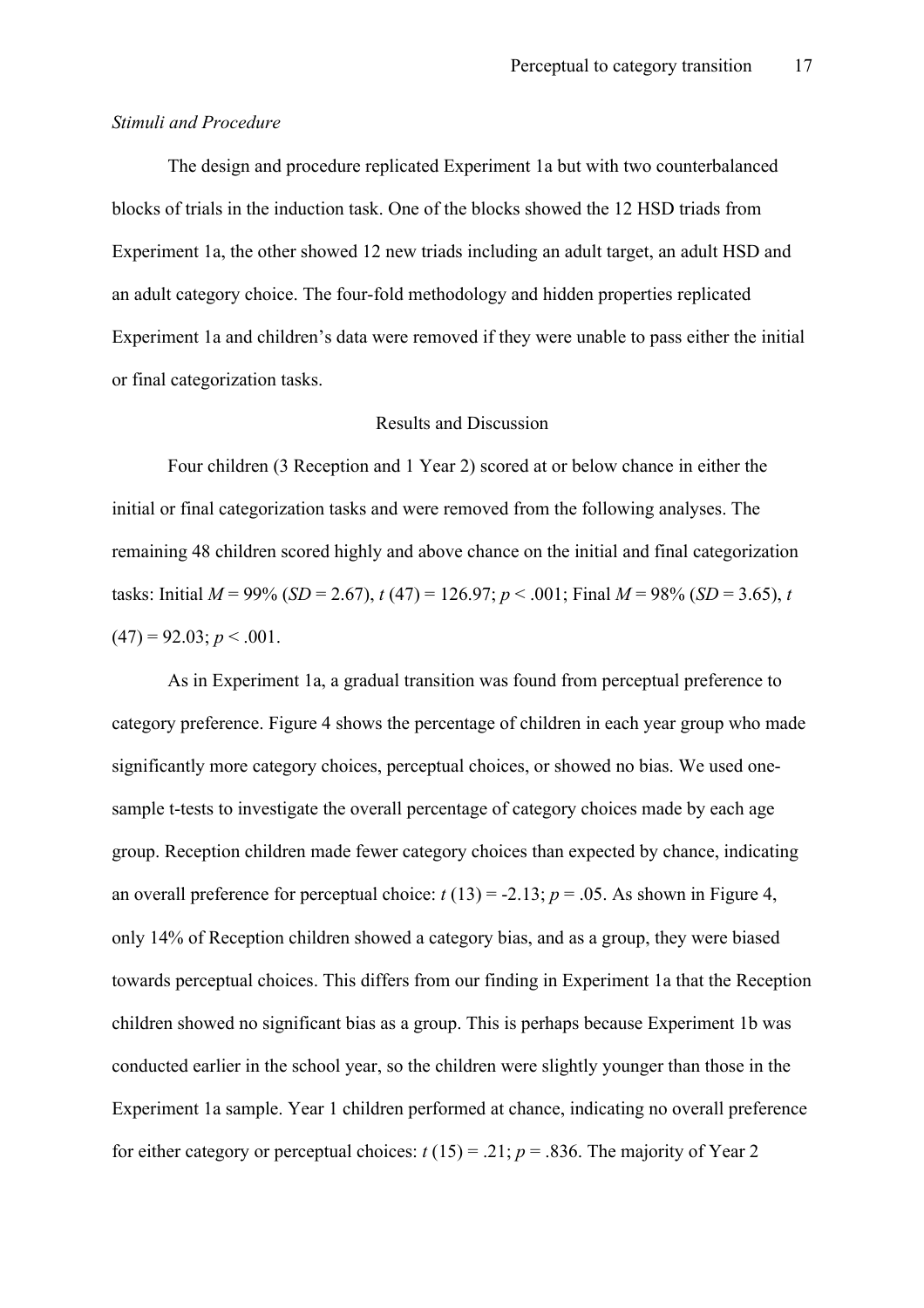children (64%, as shown in Figure 4), showed a significant bias to make the category choice but this bias was not significant for the group as a whole:  $t(17) = 1.55$ ;  $p = .141$ . Again, this is likely to be because the children were slightly younger in this sample.

## **[Insert Figure 4 here]**

#### *Effects of Maturity*

A mixed GLM (maturity, year) was conducted and showed no effect of maturity (juvenile trials vs. adult trials):  $F(1, 45) = .071$ ;  $p = .791$ . As shown in Figure 5, the percentage of category choices for juvenile trials and adult trials was comparable, indicating that children were not making their choices through maturation groupings and were instead either relying on category or perceptual cues. There was a non-significant trend towards an effect of year (Reception, Year 1, Year 2) with the number of category choices increasing for older year groups:  $F(2, 45) = 2.70$ ;  $p = .078$ . There was no interaction between maturity and year:  $F(2, 45) = 1.18$ ;  $p = 0.316$ , indicating that all age groups were equally unaffected by the maturity of the category choice.

#### **[Insert Figure 5 here]**

As in Experiment 1a, we found a gradual transition from the majority of children showing a bias towards perceptual information through to the majority of children showing a bias towards category information. The same pattern was shown, regardless of the maturity of the category choice. These findings suggest that there are no clear developmental changes in the types of category information children consider to be important. Therefore, it is unlikely that the younger children in Experiment 1a were making choices based on maturation categories. Instead, it is much more likely that the transition reflected a genuine change in focus from perceptual to category induction.

General Discussion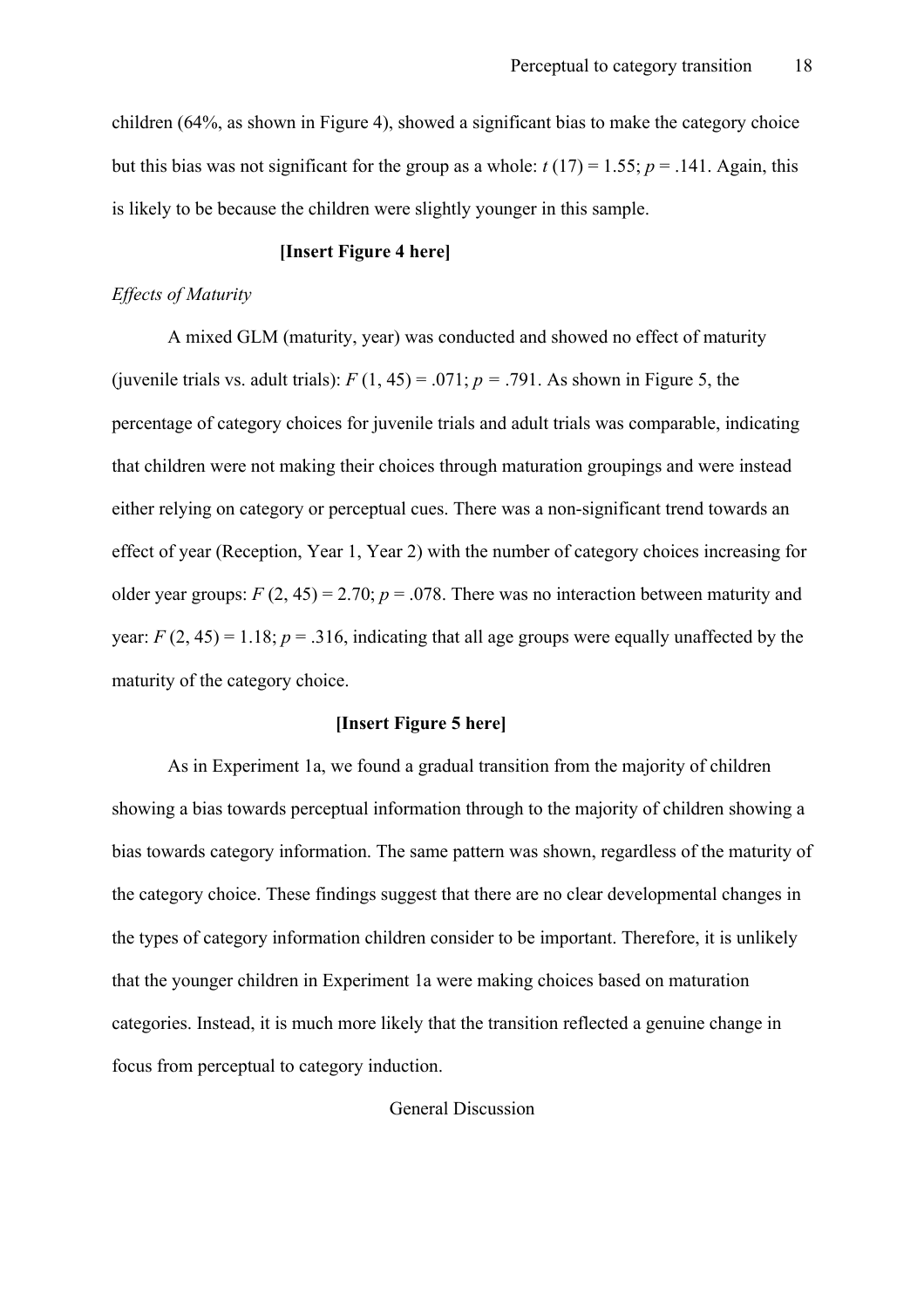We investigated two broad accounts of the development of children's inductive strategies. Specifically, we examined whether young children's default preference is for perceptual or category induction, and by testing multiple year groups we could investigate whether a developmental trajectory was observed. As in Sloutsky et al (2007), we used novel examples in order to disambiguate category-based and perceptual-based induction choices. However, we also addressed the concerns of Gelman and Waxman (2007) by using examples of plausible biological kinds and demonstrating the relational connection between samecategory items using a highly familiar relationship (growth from juvenile to adult). Importantly, we also addressed whether a perceptual to category transition is driven by a decrease in featural 'distractability'. Specifically, whether the transition is due to children becoming better at inhibiting high similarity distractors through improved cognitive control (Richland et al., 2006).

Our work provides support for perceptual-bias and relational shift accounts (Gentner & Toupin, 1986; Sloutsky et al., 2007), as we observed a gradual developmental transition in inductive reasoning strategy away from a perceptual bias, towards a category bias in 3 to 9 year old children. As expected, we found that participants were more distracted by higher perceptual distractors (Osherson et al., 1990; Sloman, 1993). However, an interesting and novel observation is that children at all ages were equally influenced by the level of similarity of the distractor. Thus, this transition cannot be explained by an increased ability to inhibit or ignore salient, but irrelevant, perceptual cues. Instead, the perceptual to category transition occurs independently of children's ability to ignore highly similar perceptual distractors. *Young children's default induction strategy*

These findings make an essentialist bias towards non-obvious category information in early induction unlikely. Gelman (2003) argues that children have an early bias to attend to hidden, non obvious properties and thus, make generalizations based on kind-information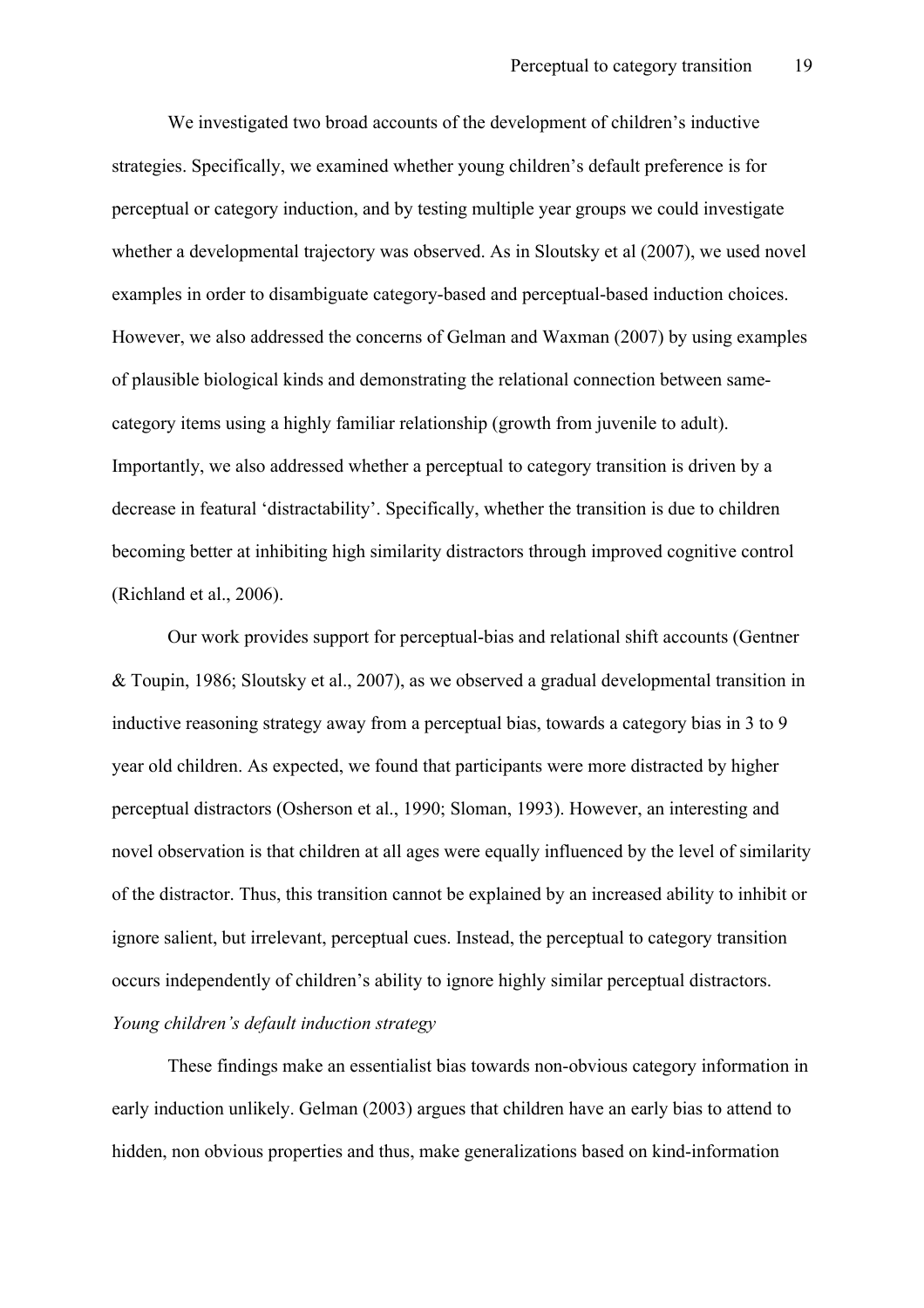over appearance. Similarly, Goswami (1992; 2001) argues that young children's natural default is for relational interpretations. Once children understand the specific relations relevant to the task, then their decision will be based on these. Bulloch and Opfer (2009) also argue that young children are capable of using relational information when they recognize this as a reliable predictor. In Experiment 1a, the target had a very strong relationship to the category-choice. It was not only the same type of bug; it was the very same bug, grown up. The connection between the juvenile (category choice) and adult target was demonstrated prior to every trial when the child witnessed the juvenile bug being transformed into the adult target bug. In addition, children's understanding of the two different types of bugs (Sandbugs and Rockbugs), and the continuity between juvenile and adult bugs was confirmed in the categorization phase both before and after the induction phase. Instead, our findings provide support for research suggesting that the natural default for induction in young children is perceptual (Inhelder & Piaget, 1958; Piaget 1964; Sloutsky et al., 2007). It is striking to note that the very young children who passed the strict categorization criteria, showed a significant bias not to apply this category rule during the induction task, and instead reverted to induction based on perceptual cues. Nevertheless, there are three main alternative explanations for our findings in Experiment 1a. Firstly, the perceptual choice was arguably more distinctive than the category choice (larger, with more salient features), thus young children may have been drawn to this item. Secondly, young children may have been using category information, just not the information we intended them to use. Specifically, it is possible that they chose the perceptual choice because this matched the target in maturity and was therefore more likely to share properties with the target than the juvenile. Finally, children may have been basing their responses on basic-level category information, and thus considered either type of bug to plausibly share properties with the target (Waxman, Lynch, Casey & Baer, 1997). The first two concerns are neatly addressed in Experiment 1b, which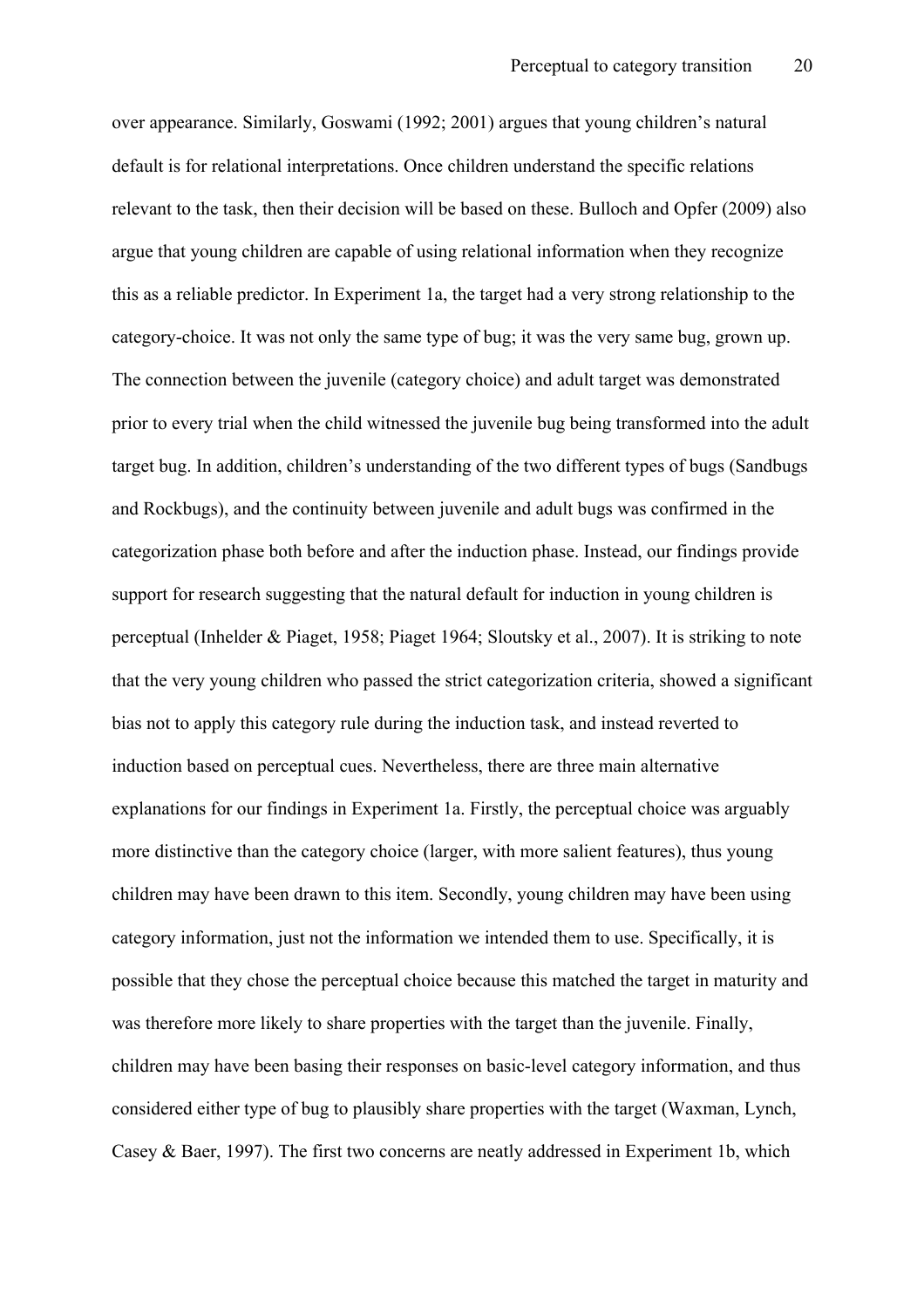confirmed that the same percentage of category choices were made in the "adult trials" as well as in the "juvenile trials". Thus, children's decisions were stable, even when the category choice and distractor were equally salient, and even when the category choice was the same age as the target. Finally, it is unlikely that children's performance can be explained by a focus on basic-level information since children were trained to focus on the differences between the categories, and were proficient in defining items by their specific name by the time they reached the induction phase. In addition, if children believed that either choice were a plausible basis for induction, then they should have responded at random, choosing either the juvenile or adult distractor, because both were bugs and therefore either could share the properties at the basic level. However, the majority of children showed a bias either for the perceptual or the category choice. Only a minority showed no clear bias at each age group. In contrast, there is a clear transition from the majority of children showing a bias for perceptual choices through to a majority bias for the category choice. Thus, by far the most plausible interpretation of our findings is that young children showed a bias towards the perceptual distractor because they did not appreciate the importance of category information in making induction decisions.

## *The influence of perceptual similarity on induction*

Previous studies have used varying levels of perceptual similarity between target and test items which could be a key factor behind their contradictory findings. For example, Sloutsky et al (2007) used an explicit manipulation of appearance similarity, such that the perceptual (distractor) choice had the same overall appearance as the target. In contrast, Gelman and Markman (1986) selected real biological kind examples (e.g., squirrel one, squirrel two, rabbit). Although these were selected so that the overall appearance similarity between target and distractor was greater than between target and category-choice, the salience of the perceptual distractor will have been much less than in Sloutsky et al's study,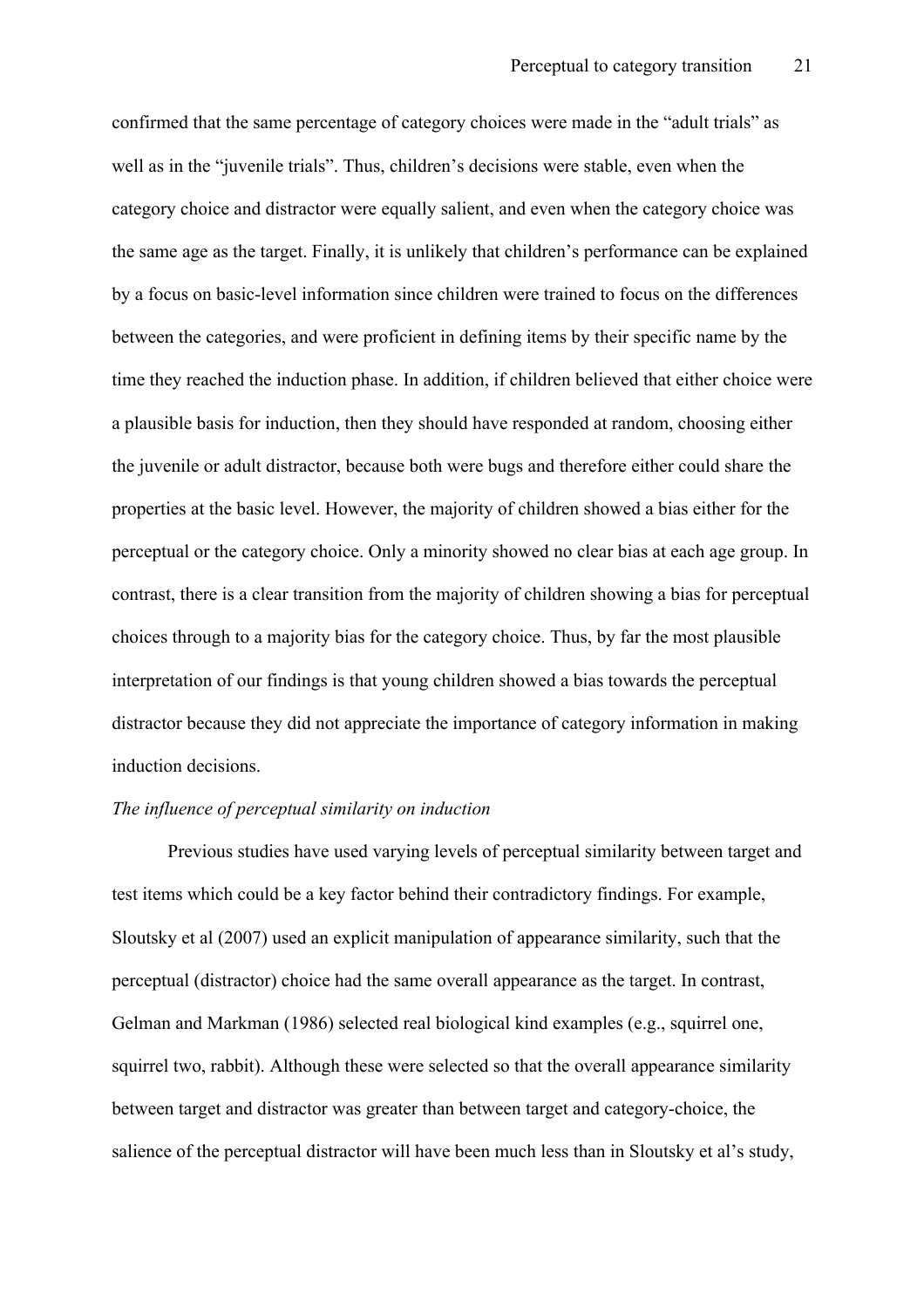allowing more children to successfully make the category choice. Thus, a comparison of these studies reveals a pattern consistent with Osherson et al (1990) and Sloman's (1993) work with adults. Specifically, fewer inductive category choices were made when perceptual similarity was higher (as in Sloutsky et al., 2007), and more inductive category choices were made when perceptual similarity was lower (as in Gelman & Markman, 1986). This crude comparison demonstrates how the choice of stimuli can affect the apparent inductive preference choice, and ideally, we need to compare stimuli at different levels of similarity within the same study. In Experiment 1a, we specifically investigated whether different levels of perceptual similarity between the target and distractor item could encourage different inductive preferences. Our findings demonstrated a clear, consistent influence of perceptual similarity on induction decisions. Crucially, there was no interaction between age and level of similarity; having a highly similar distractor present during the induction task caused children of all ages to make fewer category choices. Thus, an increased ability to ignore highly similar distractors is unlikely to drive the transition from a perceptual to a category bias. We do not mean to rule out the influence of inhibition in supporting children's induction decisions. Clearly, the children who made category choices must have successfully inhibited the more salient perceptual choice. However, we cannot interpret the failure of the younger children to make category choices simply in terms of poor inhibition, because all ages of children were equally affected by the level of similarity of the perceptual distractors. Thus, although inhibition may play a role in supporting children's induction choices, the ability to ignore perceptual distractors is significantly not enough to drive the transition from perceptual to category induction. Below, we discuss more likely interpretations of this transition.

# *Developmental changes in induction strategy*

Although we are not the first to suggest a qualitative shift in children's thinking during their first few school years (Gentner, 1988; Piaget, 1964; Sloutsky et al., 2007), we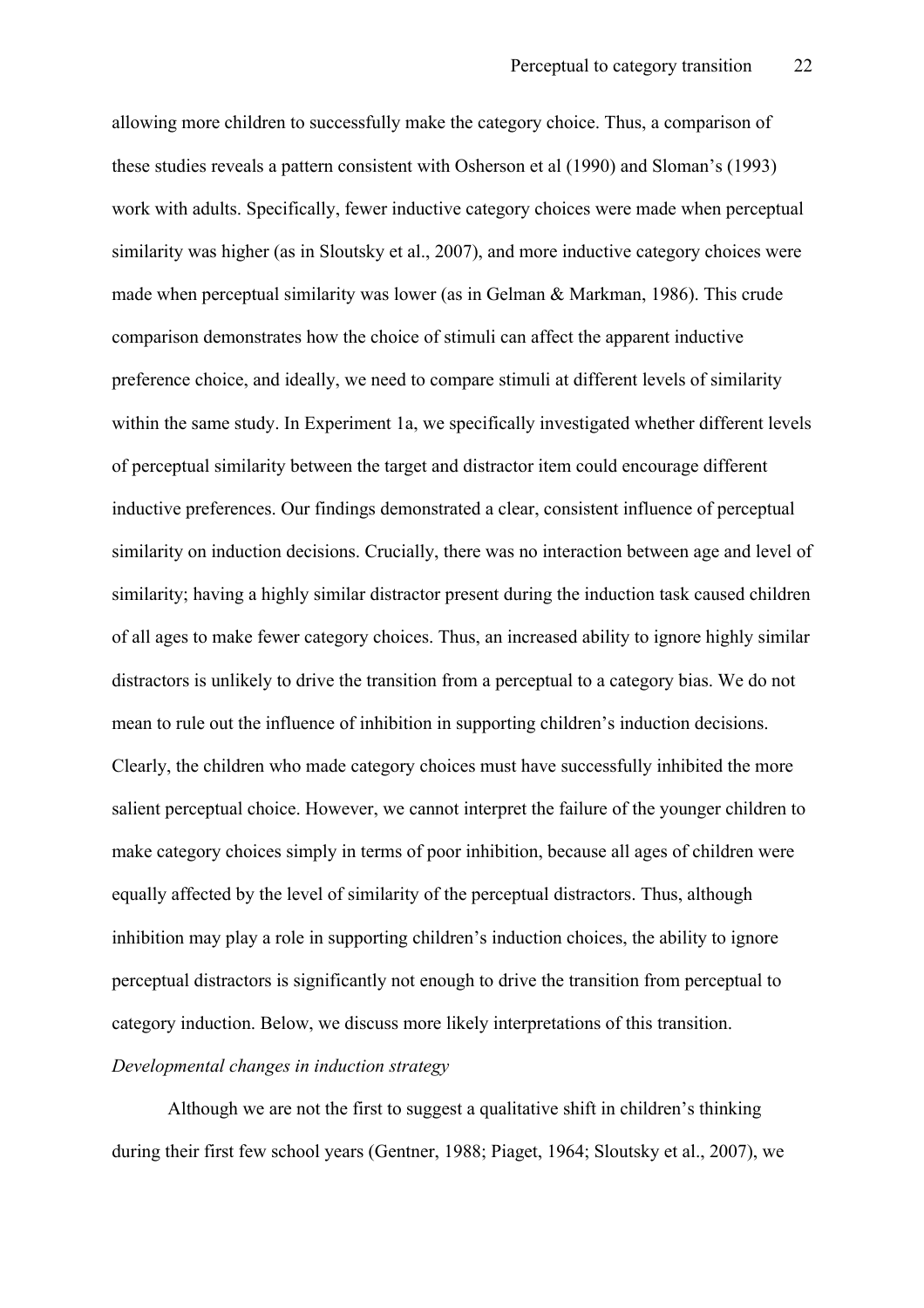have presented the first systematic evidence of a perceptual to category transition in induction strategy. The key question remaining concerns the driving force behind this transition; we go some way towards deciding between potential mechanisms. Firstly, we have demonstrated that the development of category induction is unlikely to be driven by an early bias to attend to non-obvious categorical information, since there is no evidence of an early focus on category information in induction. In contrast, there is clear evidence of an early bias to use perceptual information, even though young children are highly proficient in categorizing the items. Secondly, the development of category induction, although possibly supported by inhibition, is not triggered by an increased ability to inhibit high similarity distractors, since all age groups were equally influenced by the level of similarity between distractor and target. Thirdly, children are not making their inductive decisions based on maturity groupings or attention grabbing features such as size, and are instead focusing on either the appearance or the category of the items presented. Instead, the most likely explanation of this transition is that young children's reasoning is biased toward perceptual features, and only later do they start to incorporate category information into their induction decisions. Thus, the younger children in our sample didn't make category choices because they didn't appreciate the importance of category membership when making inductive decisions.

These findings are potentially consistent with either a stage-like cognitive maturation account (Piaget, 1964) or a gradual shift in the development of analogical reasoning (Gentner, 1988) and category induction (Sloutsky et al., 2007) due to an accumulation of knowledge. We argue that the gradual nature of the transition makes the second account more likely. It is inevitable that the older children in our sample had greater knowledge of biological kinds and were therefore more attuned to the relationship between category membership and behavior. Thus, this heightened understanding of the importance of category relationships in the biological domain caused the older children to become increasingly more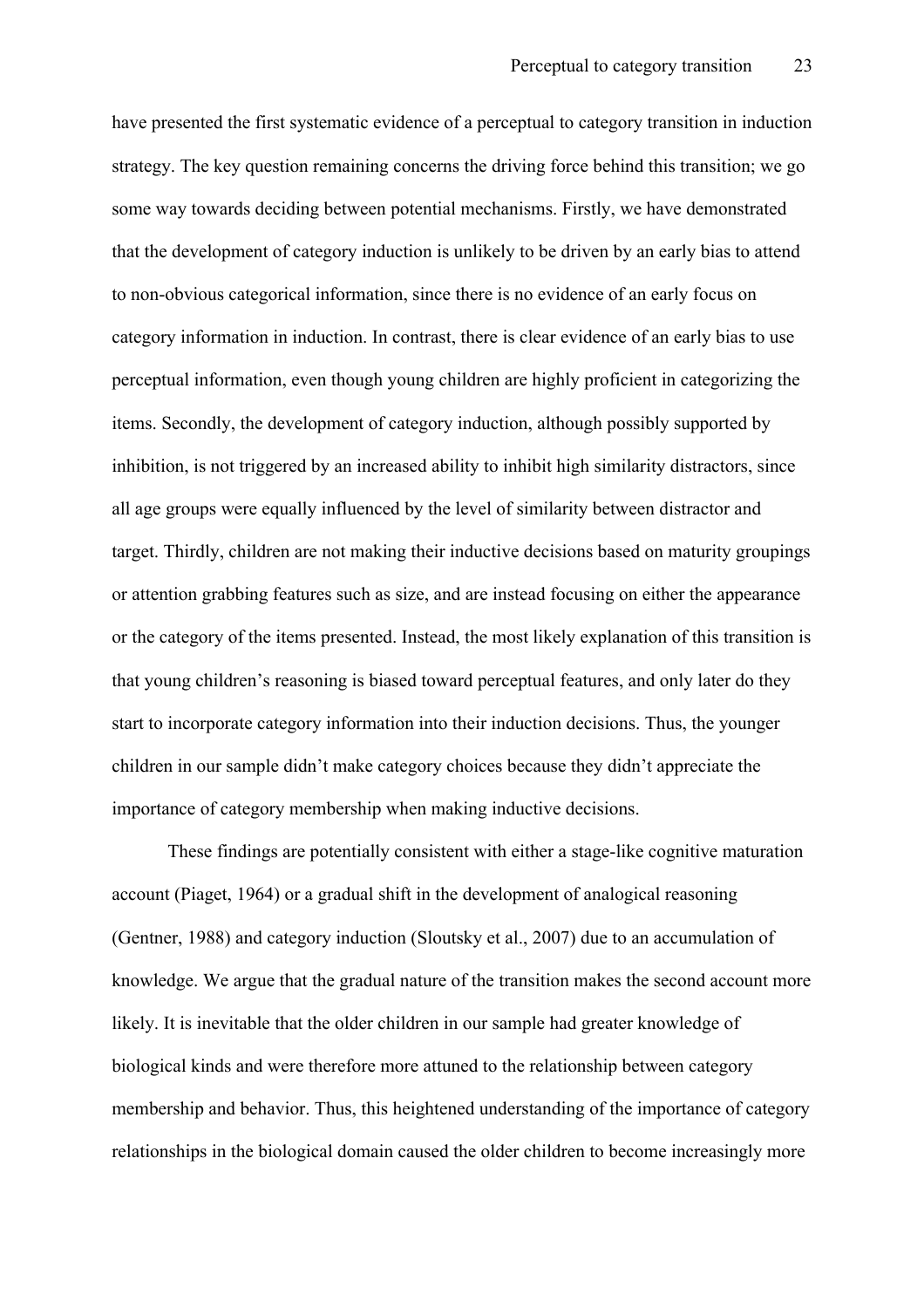attentive to relational structure, biasing them to use category information to make induction decisions (Gentner, 1988; Gentner & Rattermann, 1991; Halford, 1993; Rattermann & Gentner, 1998). In conclusion, our findings demonstrate that a qualitative change occurs in children's reasoning between the ages of 3 and 9, independent of inhibition capabilities, in which they begin to appreciate of the importance of category information in explaining the properties and behavior of biological kinds. This appreciation enables children to look beyond the obvious when making induction decisions about natural kinds, and is likely to scaffold increasingly sophisticated reasoning more generally.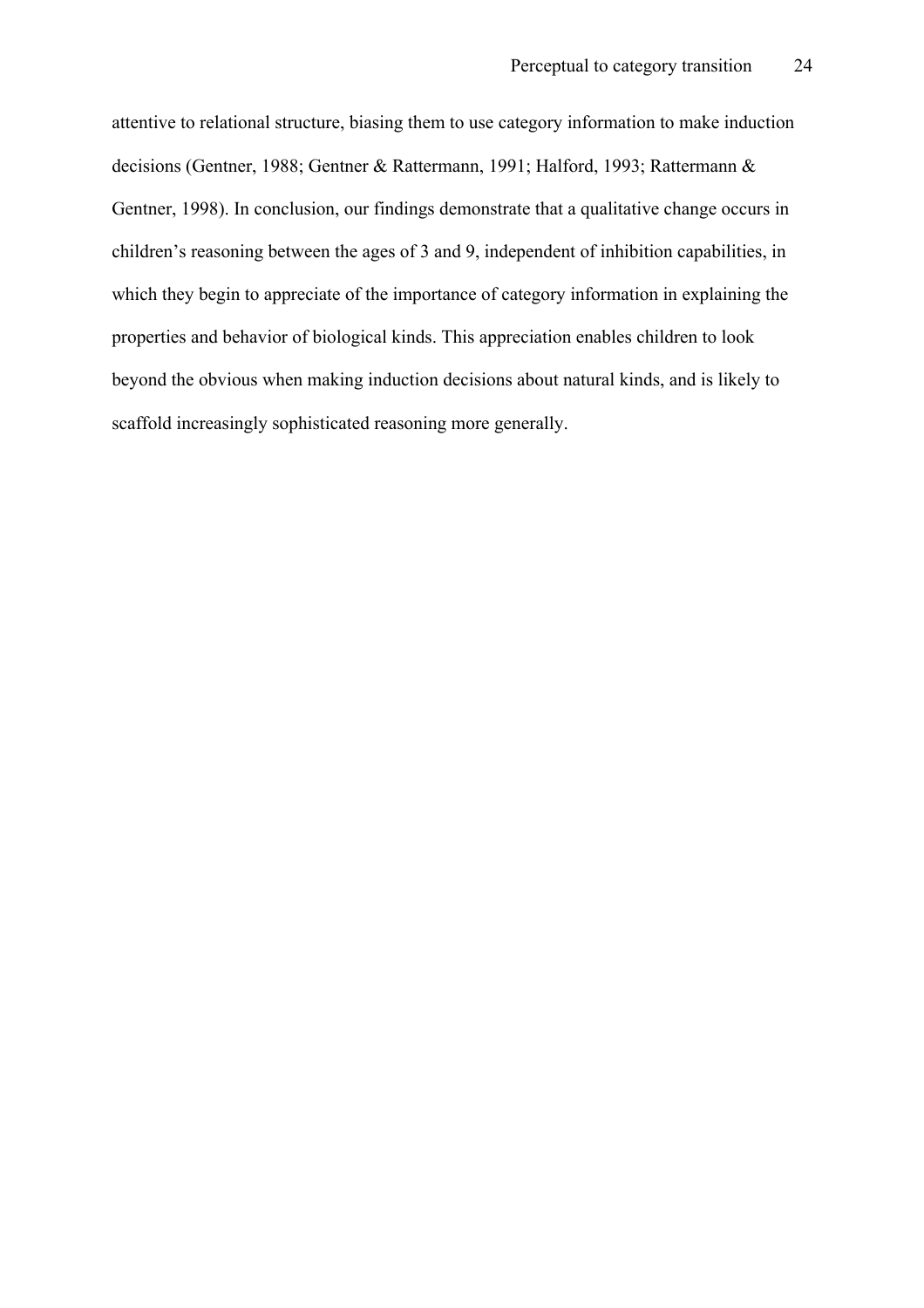#### References

- Bulloch, M. J., & Opfer, J. E. (2009). What makes relational reasoning smart? Revisiting the perceptual-to-relational shift in the development of generalization. *Developmental Science, 12 (1),* 114-122.
- Deák, G., & Bauer, P. J. (1996). The dynamics of preschoolers' categorization choices. *Child Development, 67,* 740-767.
- Gelman, S. A. (2003). *The essential child: origins of essentialism in everyday thought.* Oxford: Oxford University Press.
- Gelman, S. A., & Coley, J. D. (1990). The importance of knowing a dodo is a bird: categories and inferences in 2-year old children. *Developmental Psychology, 26,* 796- 804.
- Gelman, S. A., & Markman, E. M. (1986). Categories and induction in young children. *Cognition, 23*, 183-209.
- Gelman, S. A., & Waxman, S. R. (2007). Looking beyond looks: Comments on Sloutsky, Kloos and Fisher. *Psychological Science, 18 (6),* 554-555.
- Gentner, D. (1988). Metaphor as structure mapping: the relational shift. *Child Development, 59,* 47-59.
- Gentner, D., & Rattermann, M. J. (1991). Language and the career of similarity. In S. A. Gelman & J. P. Byrnes (Eds.), *Perspectives on thought and language: Interrelations in development (pp. 225-277)*. London: Cambridge University Press.
- Gentner, D., & Toupin, C. (1986). Systematicity and surface similarity in the development of analogy. *Cognitive Science, 10,* 277-300.
- Gopnik, A., & Sobel, D. M. (2000). Detecting blickets: How young children use information about novel causal powers in categorization and induction. *Child Development, 26,* 295- 320.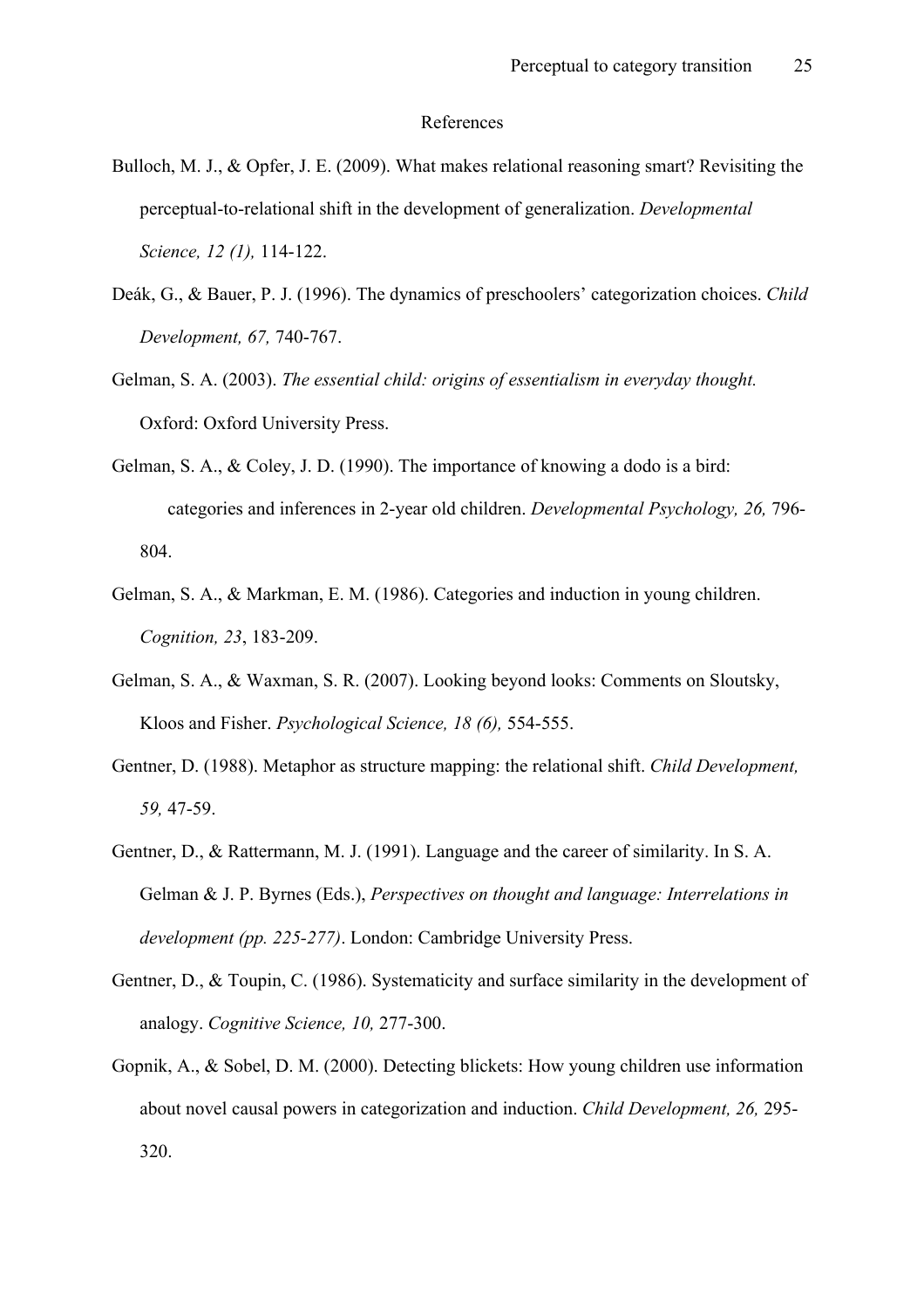Goswami, U. (1992). *Analogical reasoning in children.* Hillsdale, NJ: Lawrence Erlbaum.

- Goswami, U. (2001). Analogical reasoning in children. In D. Gentner, K. J. Holyoak & B. N. Kokinov (Eds.), *The analogical mind: Perspectives from cognitive science* (pp. 437-470). Cambridge, MA: MIT Press.
- Halford, G. S. (1993). *Children's understanding: the development of mental models*. Hillsdale, NJ: Erlbaum.
- Hayes, B. K., & Thompson, S. P. (2007). Causal relations and feature similarity in children's inductive reasoning. *Journal of Experimental Psychology*, *136 (3),* 470-484.
- Heit, E., & Hayes, B. K. (2005). Relations between categorization, induction, recognition, and similarity: Comment on Sloutsky and Fisher (2004). *Journal of Experimental Psychology: General, 134,* 596-605.
- Inagaki, K., & Hatano, G. (1996). Young children's recognition of commonalities between animals and plants. *Child Development, 67(6),* 2823-2840.
- Inhelder, B., & Piaget, J. (1958). *The growth of logical thinking from childhood to adolescence.* New York: Basic Books.
- Jones, S., & Smith, L. B. (1993). The place of perception in children's concepts. *Cognitive Development, 8,* 113-139.
- Medin, D., & Ortony, A. (1989). Psychological essentialism. In S. Vosniadou & A. Ortony (Eds.), *Similarity and analogical learning* (pp.179-195). New York: Cambridge University Press.
- Opfer, J. E., & Bulloch, M. J. (2007). Causal relations drive young children's induction, naming, and categorization. *Cognition, 105,* 206-217.
- Osherson, D. N., Smith, E. E., Wilkie, O., López, A., & Shafir, E. (1990). Category-based induction. *Psychological Review*, *97,* 185-200.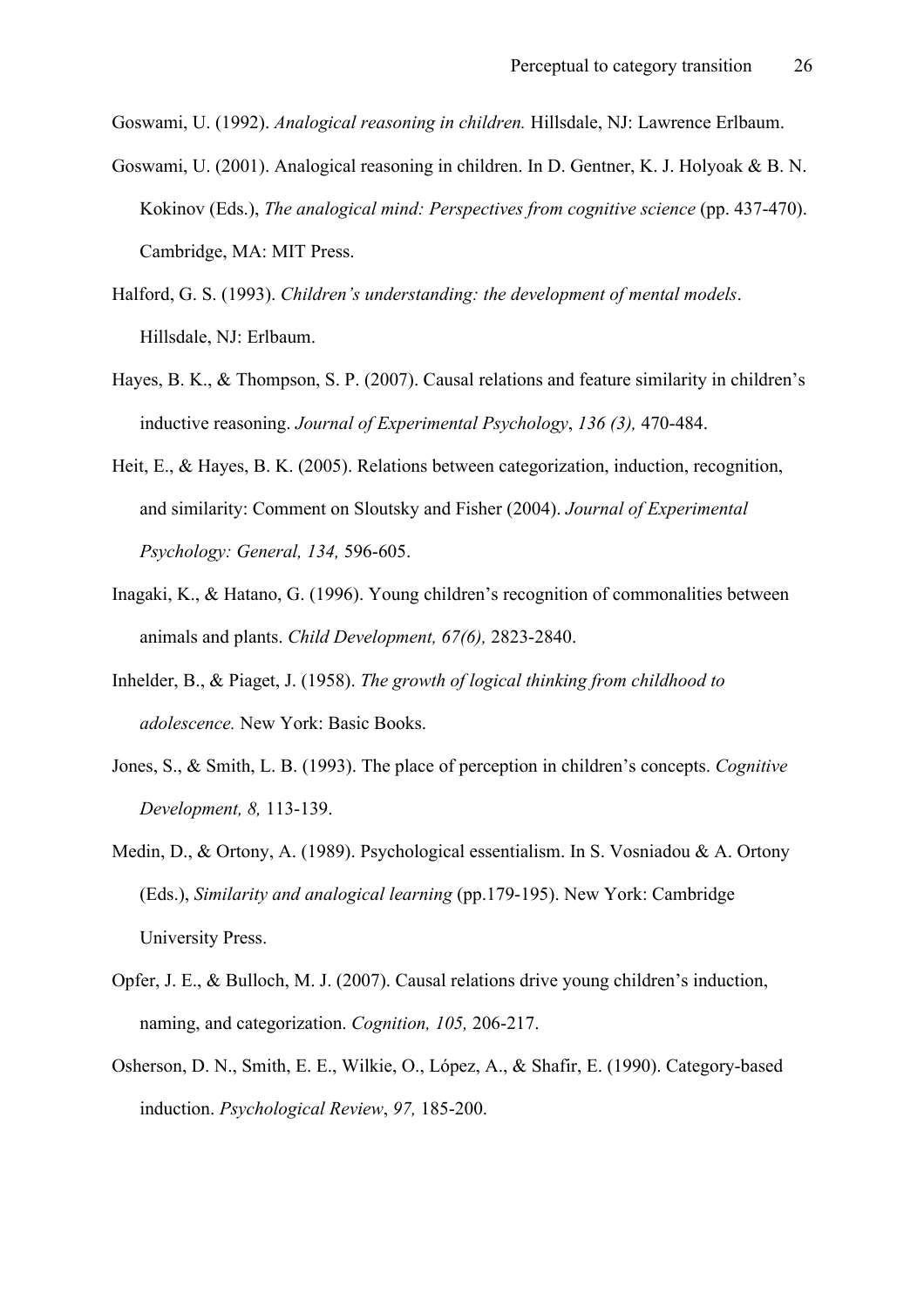- Piaget, J. (1964). Part I: Cognitive development in children: Piaget development and learning. *Journal of Research in Science Teaching, 2(3),* 176-186.
- Rakinson, D. H. (2000). When a rose is just a rose: The illusion of taxonomies in infants' categorization. *Infancy, 1,* 77-90.
- Rakinson, D. H., & Hahn, E. (2004). The mechanisms of early categorization and induction: smart or dumb Infants? In R. Kail (Ed.), *Advances in child development and behavior* (pp. 281-322). New York: Academic Press.
- Rattermann, M. J., & Gentner, D. (1998). More evidence for a relational shift in the development of analogy: children's performance on a causal-mapping task. *Cognitive Development, 13,* 453-478.
- Richland, L. E., Morrison, R. G., & Holyoak, K. J. (2006). Children's development of analogical reasoning: Insights from scene analogy problems. *Journal of Experimental Child Psychology, 94,* 249-273.
- Sloman, S. A. (1993). Feature-based induction. *Cognitive Psychology, 25,* 231-280.
- Sloutsky, V. M., & Fisher, A. V. (2004). Induction and categorization in young children: a similarity-based model. *Journal of Experimental Psychology: General, 133,* 166-188.
- Sloutsky, V. M., Kloos, H., & Fisher, A. V. (2007). When looks are everything: Appearance similarity versus kind information in early induction. *Psychological Science, 18 (2),* 179- 185.
- Waxman, S. R., Lynch, E. B., Casey, K. L., & Baer, L. (1997). Setters and Samoyeds: The emergence of subordinate level categories as a basis for inductive inference. *Developmental Psychology, 33,* 1074-1090.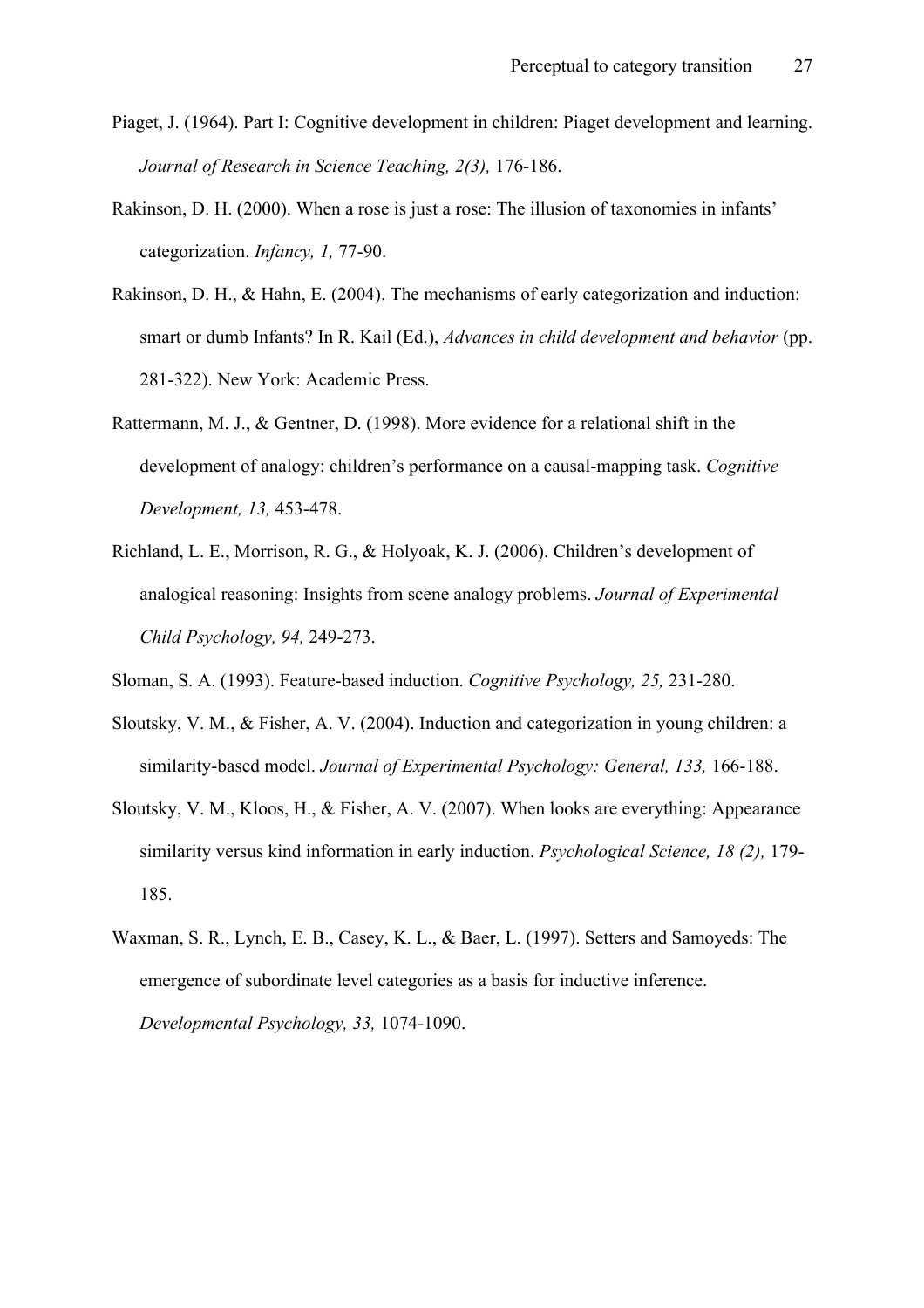Tables

Table 1

*Mean scores for the percentage of perceptual choices during LSD and HSD trials, for each* 

```
year group
```

| Year Group | Mean $\%$ LSD choices (SD) | Mean $%$ HSD choices (SD) |
|------------|----------------------------|---------------------------|
| Reception  | $69\% (4.79)$              | $91\% (2.81)$             |
| Year 1     | $74\%$ (3.81)              | $99\%$ (.27)              |
| Year 2     | $67\%$ $(3.49)$            | $99\%$ (.29)              |

Table 2

*Mean scores for the initial and final categorization tasks for each year group*

| Year Group | Mean initial score (SD) | Mean final score (SD) |
|------------|-------------------------|-----------------------|
| Nursery    | 96%<br>(4.00)           | 97%<br>(3.10)         |
| Reception  | 98%<br>(4.00)           | 97%<br>(4.53)         |
| Year 1     | 99%<br>(2.65)           | 98%<br>(4.55)         |
| Year 2     | 99%<br>(3.02)           | 98%<br>(4.02)         |
| Year 3     | 99%<br>(1.44)           | 99%<br>(1.00)         |
| Year 4     | $100\%$ $(0.00)$        | 99%<br>(0.73)         |
|            |                         |                       |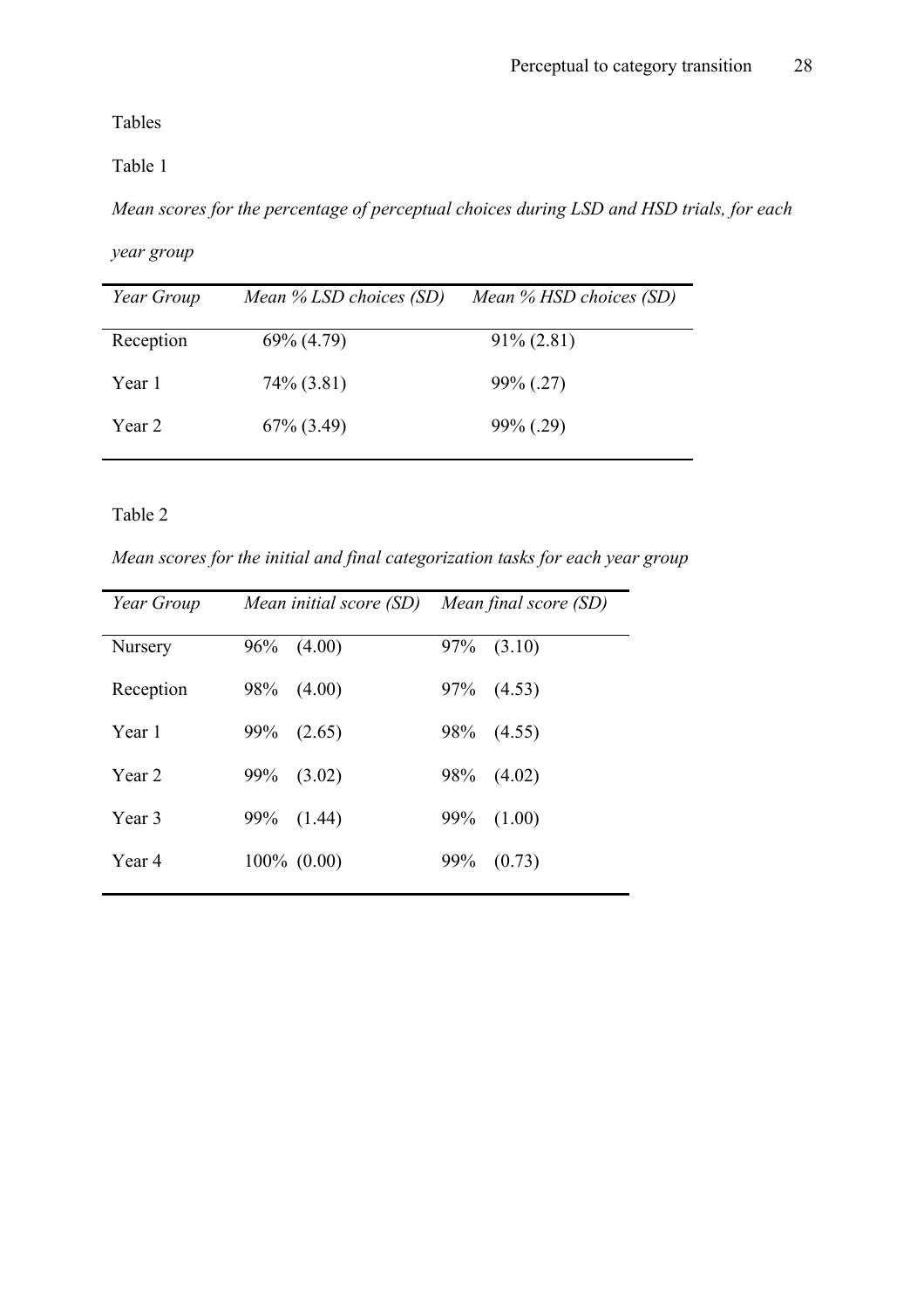Table 3

| Year Group | Mean initial score (SD) |  |
|------------|-------------------------|--|
| Nursery    | $26\%$ $(28.10)$        |  |
| Reception  | 43\% (43.60)            |  |
| Year 1     | 61\% (38.14)            |  |
| Year 2     | 72\% (37.57)            |  |
| Year 3     | 71% (38.07)             |  |
| Year 4     | 75\% (37.64)            |  |

*The percentage of category induction choices for each year group.*